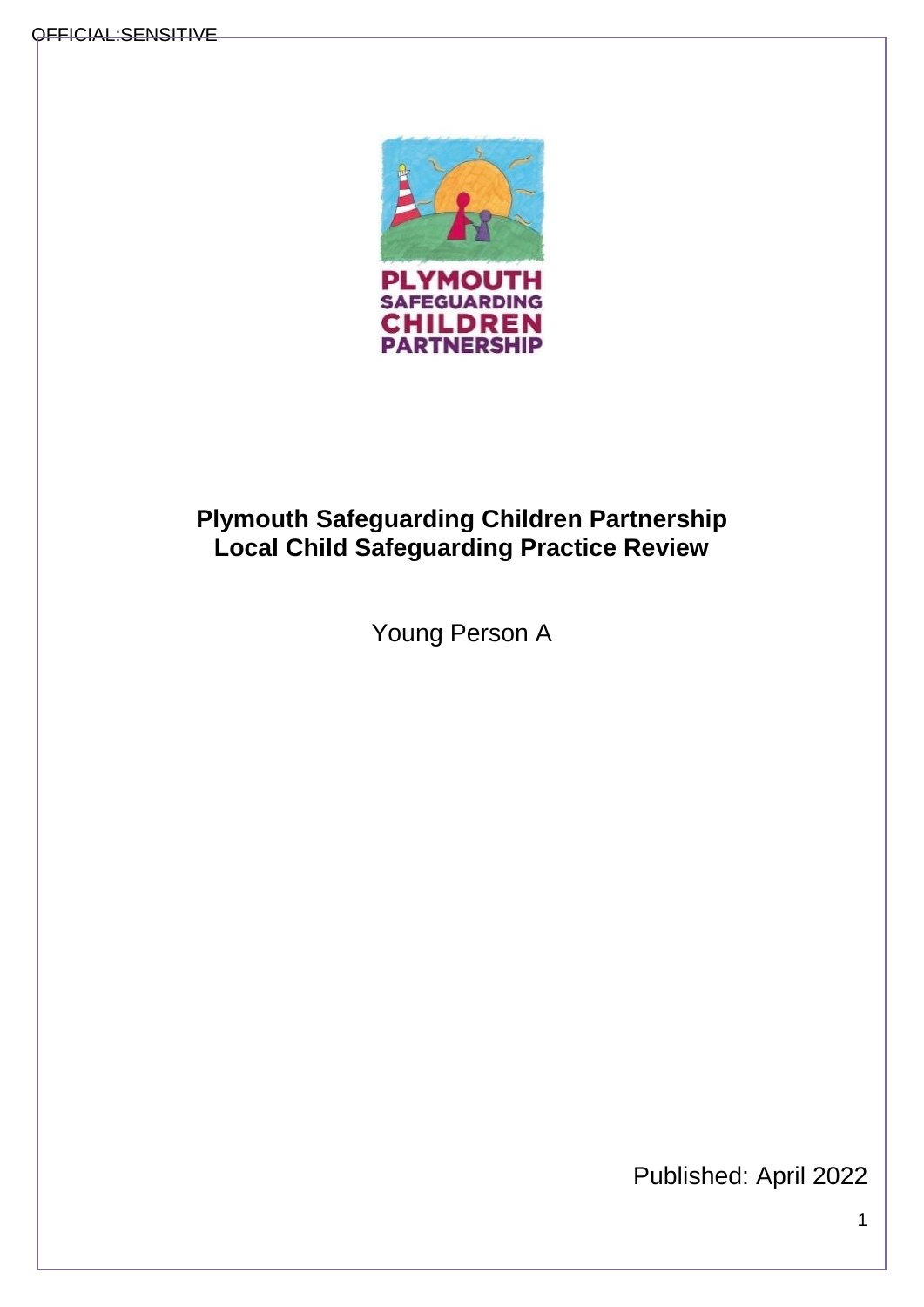# **Contents**

| 1.0  |                                                                                                       |
|------|-------------------------------------------------------------------------------------------------------|
| 2.0  |                                                                                                       |
| 3.0  |                                                                                                       |
| 4.0  |                                                                                                       |
| 5.0  |                                                                                                       |
| 6.0  |                                                                                                       |
| 7.0  |                                                                                                       |
| 8.0  |                                                                                                       |
| 9.0  |                                                                                                       |
| 10.0 |                                                                                                       |
| 11.0 |                                                                                                       |
| 11.1 | How well was Young Person A's voice and lived experience taken into account by involved agencies?  12 |
| 11.2 | How well did agencies recognise and respond to Young Person A's Adverse Childhood Experiences?  14    |
| 11.3 | How effective were agencies' assessments, risk management & decision making? 14                       |
| 11.4 |                                                                                                       |
| 11.5 |                                                                                                       |
| 11.6 | What is the impact, if any, of Covid-19 upon agencies' responses and support to Young Person A?  17   |
| 12.0 |                                                                                                       |
| 12.1 |                                                                                                       |
| 12.2 |                                                                                                       |
| 12.3 |                                                                                                       |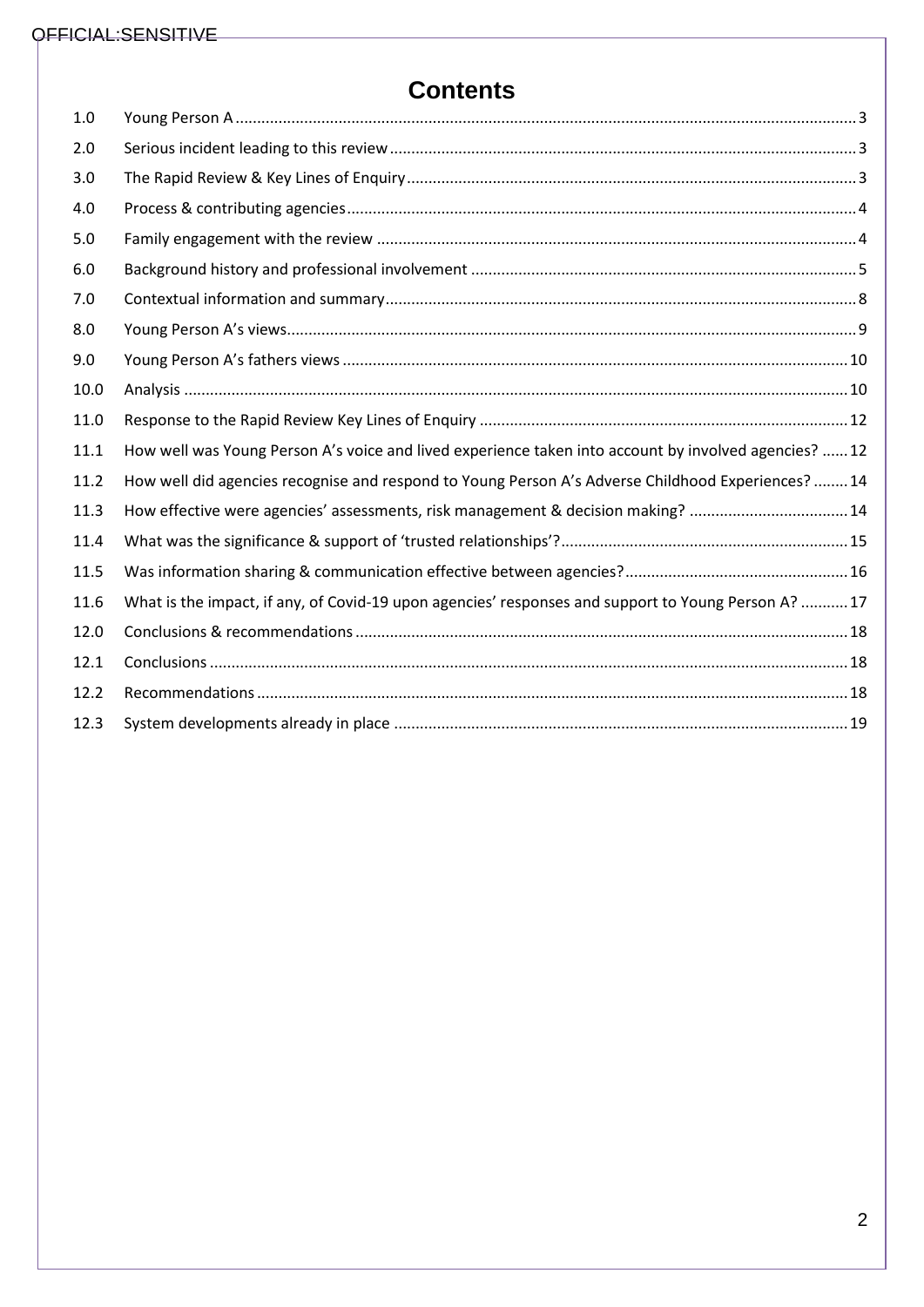# <span id="page-2-0"></span>**1.0 Young Person A**

1.1 Young Person A is now 17 years old and being supported in the care of the local authority. They are looking forward to a future career in animal care. They have worked hard during the last 18 months to understand how their mental distress impacts upon them and have developed skills that enable them to manage this differently and seek support, where needed. They have a keen interest in understanding their world and have been developing their understanding of the diagnoses they have been given. Overall, Young Person A feels more settled, happy and relaxed and enjoys being be closer to their family members. In their spare time, they enjoy doing things like reading, playing games, baking and sewing.

\**This report refers to Young Person A using the pronouns they/them/their.* 

# <span id="page-2-1"></span>**2.0 Serious incident leading to this review**

- 2.1 The serious incident involved Young Person A, when they attempted to hang themselves in May 2020; they were 15 years of age at the time. Members of the public intervened and after hospitalisation, Young Person A made a full physical recovery.
- 2.2 Young Person A was discharged from Intensive Care following assessment and treatment for their physical wellbeing and needs. They were then assessed under the Mental Health Act and met the criteria for a section 2 voluntary in-patient admission for treatment. They then moved to the Plymbridge Unit and were supported by CAMHS and their father. Following a two-week initial voluntary admission to a psychiatric unit, Young Person A, supported by their father, withdrew consent and initially returned home supported by a safety plan that included support from several agencies.

# <span id="page-2-2"></span>**3.0 The Rapid Review & Key Lines of Enquiry**

- 3.1 In accordance with statutory guidance in Working Together to Safeguard Children 2018, a Rapid Review was convened on 15 June 2020 and the local authority, with partners, secured the following:
	- An immediate and comprehensive multi-agency safety plan was put in place for Young Person A and their brother.
	- Agreed together that there was potential for improving or further improving local arrangements for co-ordination of safeguarding and promoting children's welfare.
- 3.2 The rapid review examined the period January 2013 to May 2020 and identified the following Key Lines of Enquiry for the CSPR to consider:
	- How well was Young Person A's voice heard and their lived experience taken into account by agencies?
	- How did agencies recognise and respond to Young Person A's 'Adverse Childhood Experiences' (ACEs)?
	- How effective were agencies' assessments, risk management and decision making?
	- What was the significance and support of 'trusted relationships'?
	- Was information sharing and communication between agencies effective?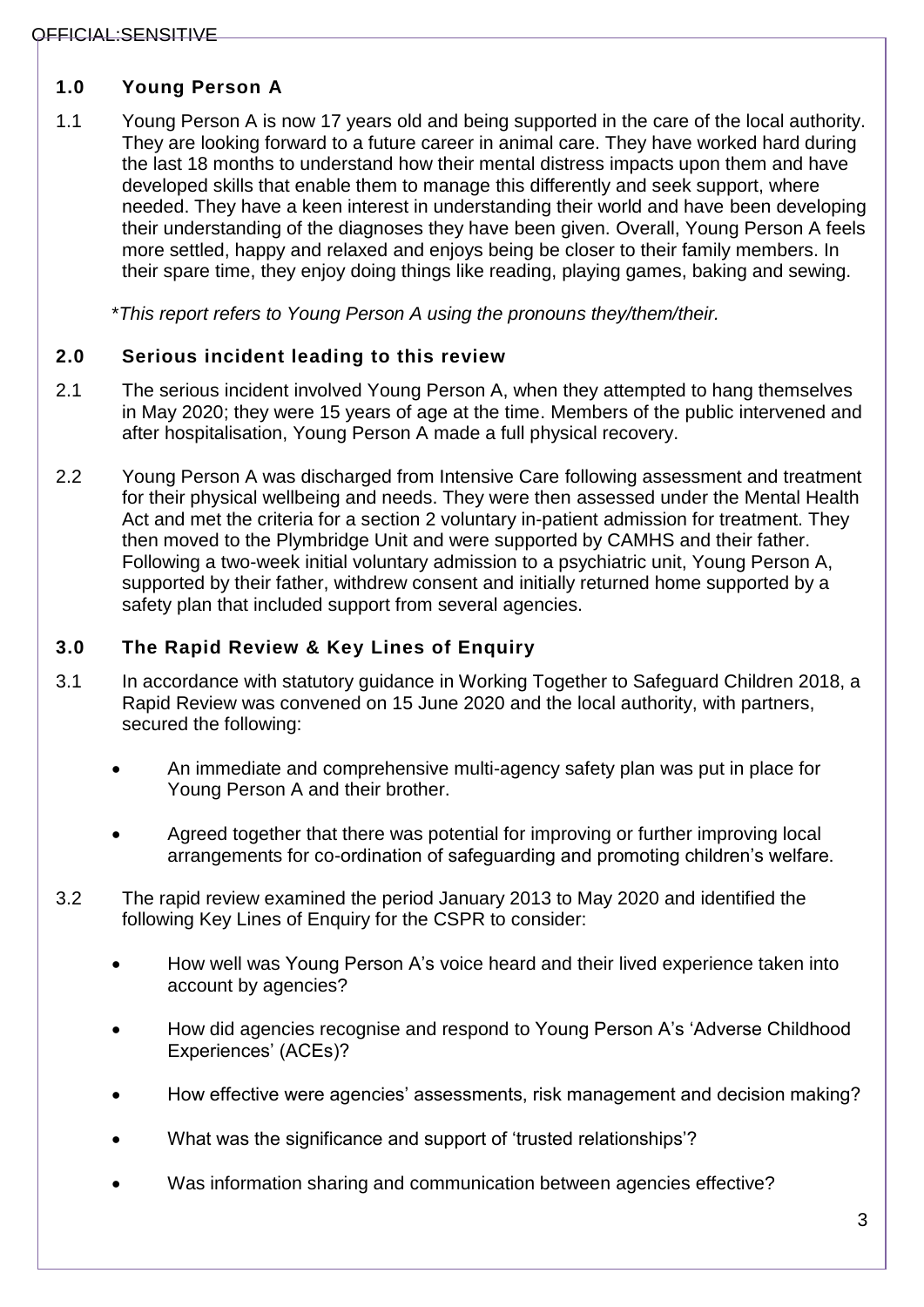- What was the impact, if any, of Covid-19 upon agency responses and support to Young Person A?
- 3.3 A decision was taken on 24 June 2020, by the Strategic Chair of the Plymouth Safeguarding Children Partnership that a Local CSPR should be undertaken and this was recommended to National Panel. There was a delay in identifying a suitable individual to undertake this review and then further delay in bringing this report to completion.
- 3.4 An independent lead reviewer, Fergus Smith, was commissioned and worked alongside the Clinical Commissioning Group (CCG)'s Designated Nurse for Safeguarding Children. Partners, independent of the practice at the time, within the CSPR Subgroup have then worked together to finalise this report and recommendations.
- 3.5 A review rooted in 'appreciative inquiry' and 'trauma-informed thinking' was intended to identify improvements in the local planning and delivery of services for safeguarding and promoting the welfare of children.

# <span id="page-3-0"></span>**4.0 Process & contributing agencies**

- 4.1 The review has sought information from the following agencies:
	- Livewell Southwest, including Child and Adolescent Mental Health Service (CAMHS)
	- Involved GP Practices
	- Plymouth Children's Social Care
	- Schools and complementary education that was attended
	- Plymouth City Council's Targeted Support Services
	- Plymouth's Inclusion & Attendance Service & Special Education Needs & Disability (SEND) Service
	- Devon & Cornwall Police
	- University Hospitals Plymouth NHS Trust
	- Plymouth City Council's Youth Work Service
- 4.2 Consultation events were convened for practitioners and managers. These were virtual due to the ongoing Covid-19 restrictions in place, at that time. Participants were invited to reflect in advance and to identify what had worked well and to consider research, policies or procedures that had influenced their responses, as well as their ideas for improvements. Contributions were subsequently explored at the relevant events and reflected in this report, a brief summary of which, was shared and discussed at a 'feedback event' in early June 2021.

# <span id="page-3-1"></span>**5.0 Family engagement with the review**

- 5.1 Young Person A and their parents were invited to contribute to the CSPR. A virtual interview with their father was conducted jointly by the reviewers and the views of Young Person A's mother sought via her carers (given her ill-health). On advice from the current residential care providers and independent reviewing officer (IRO), Young Person A's views were obtained via their allocated social worker during the learning review.
- 5.2 Young Person A then met with their IRO in December 2021 and went through the draft report. They shared their views and these are reflected in this final report. Young Person A said that they appreciated the time that was taken to go through the report with them and they felt comfortable talking with their IRO. The IRO explained to Young Person A the process for the report to be agreed, shared with National Panel and then published on the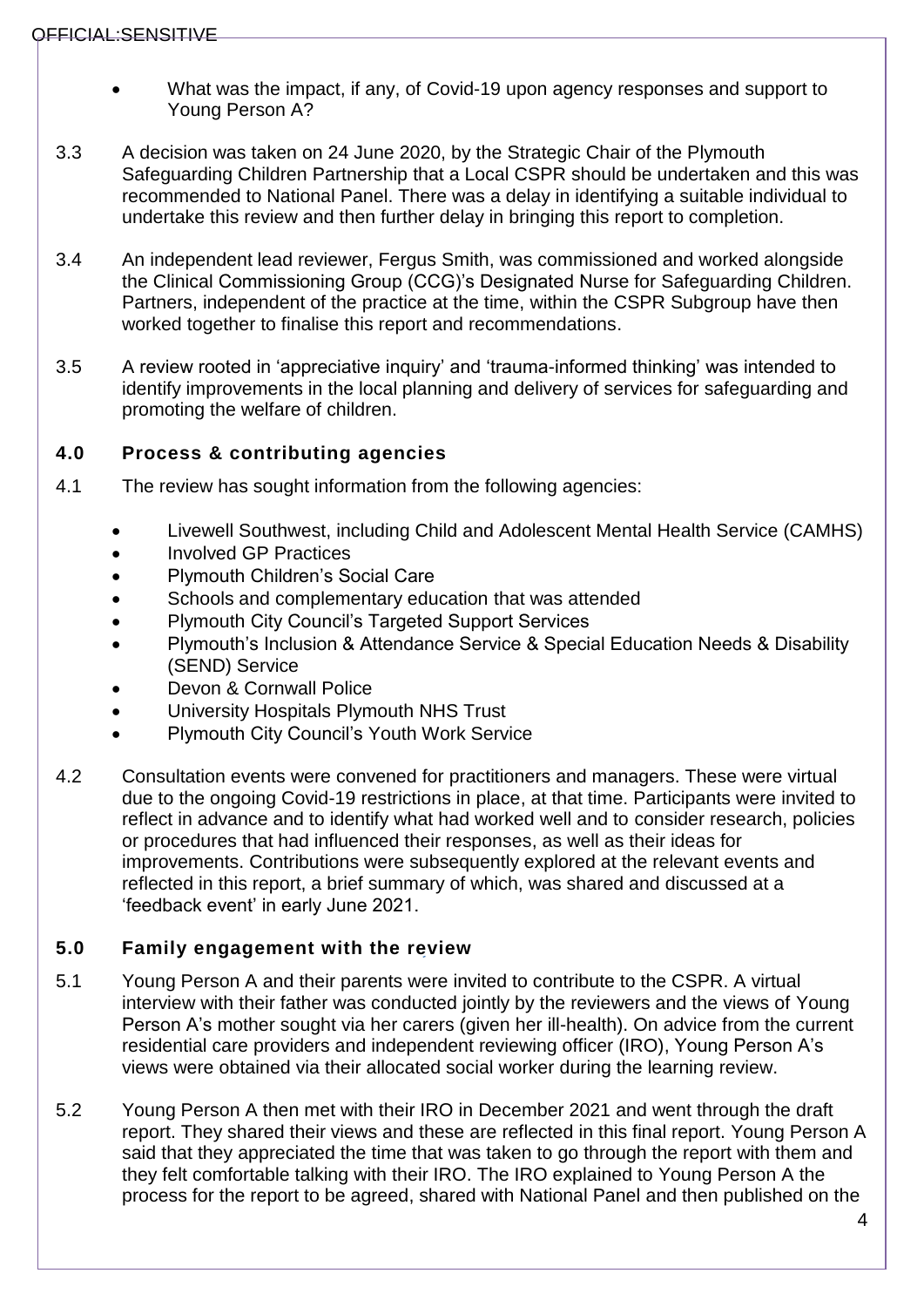partnership website, with no plan to draw the media's attention but ensure the learning from their circumstances was available to practitioners.

5.3 The final report will be shared with Young Person A and their parents prior to publication.

#### <span id="page-4-0"></span>**6.0 Background history and professional involvement**

- 6.1 Throughout Young Person A's early childhood, there had been concerns about the degree of inconsistent care they had received. Initially, this was the result of their mother's substance and alcohol use. This contributed to ongoing neglect of their basic needs at that time. During 2006, Children's Social Care undertook assessments in respect of these concerns and this resulted in a period of child protection planning. During this phase of Children's Social Care involvement, Young Person A went to live with their father who had separated from their mother in 2007.
- 6.2 Just prior to this, in 2006, Young Person A's mother was diagnosed with a life-limiting condition (Huntington's Disease) and she now requires supported accommodation, in light of the reality that this condition will not improve. This is of great significance to Young Person A for a number of reasons including the possible likelihood of them inheriting this condition. Young Person A has had access to this testing but has chosen not to pursue this yet. Health colleagues have advised that they would usually not recommend this testing prior to a young person reaching 18 years old, however there are exceptions and Young Person A could elect to have this sooner if they wished to pursue this.
- 6.3 Young Person A engaged with CAMHS in 2012, following a referral from school as a result of a self-harm incident. At this time, a number of support offers were made including art therapy and family support. These were not consistently accepted by Young Person A's father. When the family did engage, this support did have some positive impact.
- 6.4 Following a further referral to Children's Social Care in 2012, an assessment was undertaken. This clearly focused on the immediate issues of concern but did not take full account of Young Person A's lived experience. In addition, the assessment did not sufficiently build on what was known about the family history or take into account the cumulative impact of events and experiences on Young Person A and their family.
- 6.5 Health professionals from the acute hospital trust, primary health care, education, Children's Social Care and the police were consistently responding to crisis events, when they occurred. Young Person A required treatment and support following eight episodes of self-harm from 2012 to 2020, each episode escalating in terms of impact on them and treatments required.
- 6.6 In January 2013, CAMHS records indicate a concern about father's (unspecified) use of physical restraint and chastisement and in August 2013, Young Person A (aged 9) was seriously sexually assaulted by a family friend who was later jailed for this offence. A referral was made to '12's Company' (now called 'FirstLight') – a source of support and advocacy for victims of sexual abuse. A substantial number of art therapy sessions were provided. Records refer to a sense of Young Person A's residual guilt because by reporting the man who had assaulted them, they had disrupted their father's friendship with him. This service was the first to explore Young Person A's 'inner world'.
- 6.7 In 2018, the family accepted the involvement of a youth worker to work directly with Young Person A and this relationship did make a really purposeful impact for Young Person A. During their work together, self-harm episodes ceased for a significant period of time.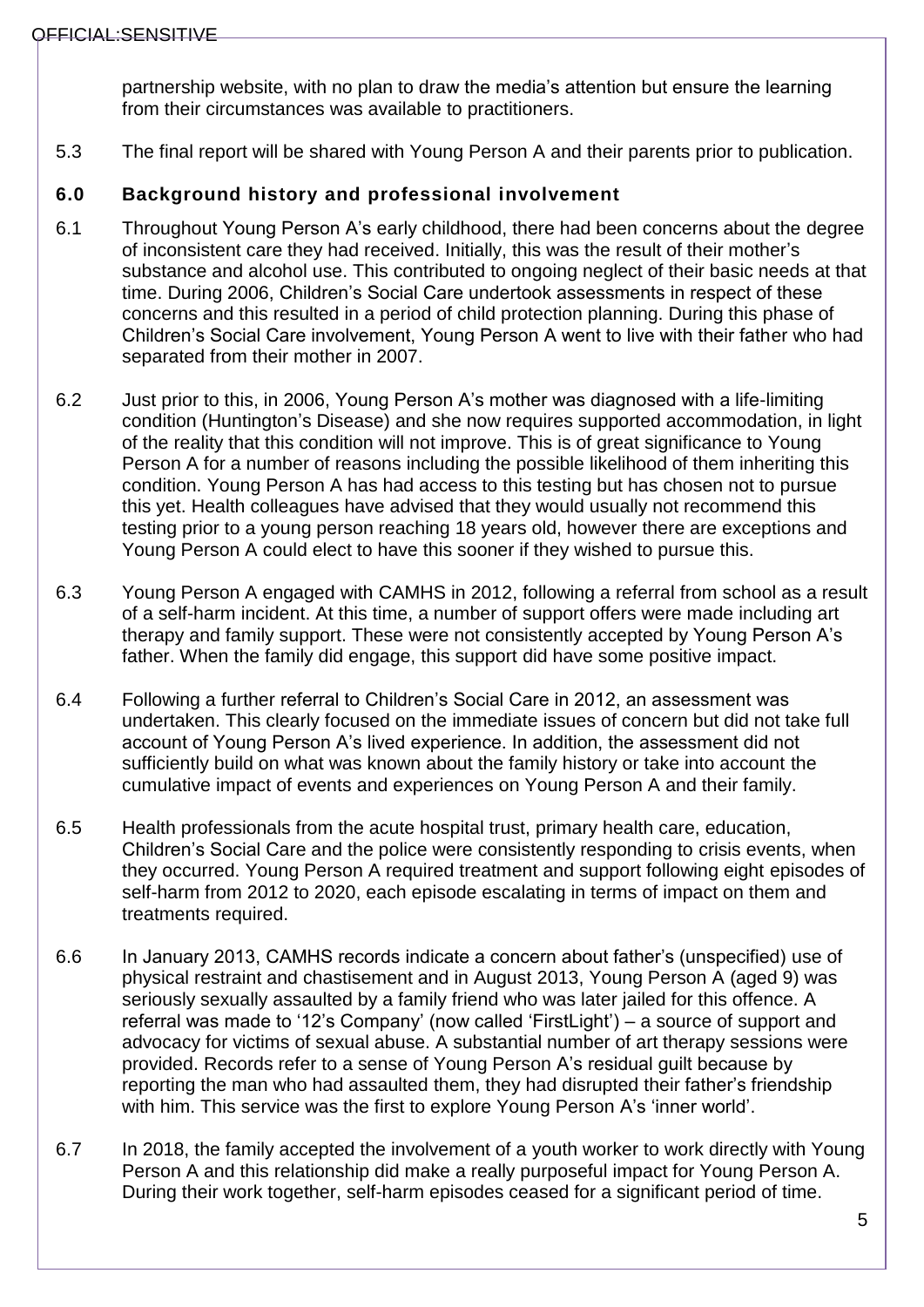- 6.8 Family therapy was provided in 2018 as Young Person A's self-harm behaviours escalated. In addition, family mediation was also provided from 2019.
- 6.9 The single assessment undertaken by Children's Social Care in 2018, reflected Young Person A's feelings about being neglected by their father and that he had used physical chastisement; they described him as intimidating. This was refuted by Young Person A's father. It is possible that exploring this more robustly at the time could have led to statutory intervention by Children's Social Care.
- 6.10 Between 2018 and 2020, Young Person A's self-harm attempts and behaviours escalated in frequency and severity and were increasingly difficult for their family to manage. In 2018 they were found on a bridge and taken home by the police. In 2019 they overdosed with medication and were hospitalised and then discharged home. In 2020, they overdosed again with medication, which resulted in further hospitalisation. On this occasion, Young Person A's father discharged them from hospital. Agencies provided no challenge of the father's decision making and no consideration appears to have been given about the impact of the home environment on Young Person A's emotional well-being.
- 6.11 By early February 2019, tensions in the family home seem to have risen to the point which resulted in Young Person A staying away from the family home, with a neighbour and the prospect of returning home triggered thoughts of running away.
- 6.12 During early 2019, Young Person A's attendance at school had reduced and there was discussion about a possible transfer to an alternative school. Later, at an education meeting in September 2019, attendance had improved to 80%.
- 6.13 In February 2019, Young Person A, with their father's support, shared with education colleagues that they wished to be referred to by the male pronoun and shared a chosen name for everyone to use in addressing them. When Young Person A's gender identity was discussed with CAMHS in 2019, a referral was made to a 'Gender Identity Clinic'. Services were identified but it was not apparent how the Gender Identity Clinic referral and work would influence the support already in place. There is an apparent willingness to support Young Person A with this work but it is not clear how all agencies planned to ensure there would be a consistent approach from them all. A multi-agency approach could have supported the family and agencies to think about the necessary priorities and services that could support but not overwhelm the family at that time.
- 6.14 At this time, Young Person A was supported by their allocated youth worker to attend the 'Out Youth Group'. This group supports and connects LGBTQ+ young people with other young people who identify as LGBTQ+.
- 6.15 Family Mediation was arranged to support the relationship between Young Person A and their father. They both attended 3 months of mediation (a restorative facilitative process) from April 2019. This was apparently a helpful experience but was terminated at their father's request in July 2019. It is not clear if Young Person A agreed with this decision at that time.
- 6.16 There is evidence of Young Person A's father seeking professional support at times. He reported a deterioration when Young Person A's youth worker was no longer involved and subsequently contacted the Plymouth Gateway (the local 'Front Door' for accessing Early Help or Children's Social Care). In mid-November 2019, Young Person A cut themselves,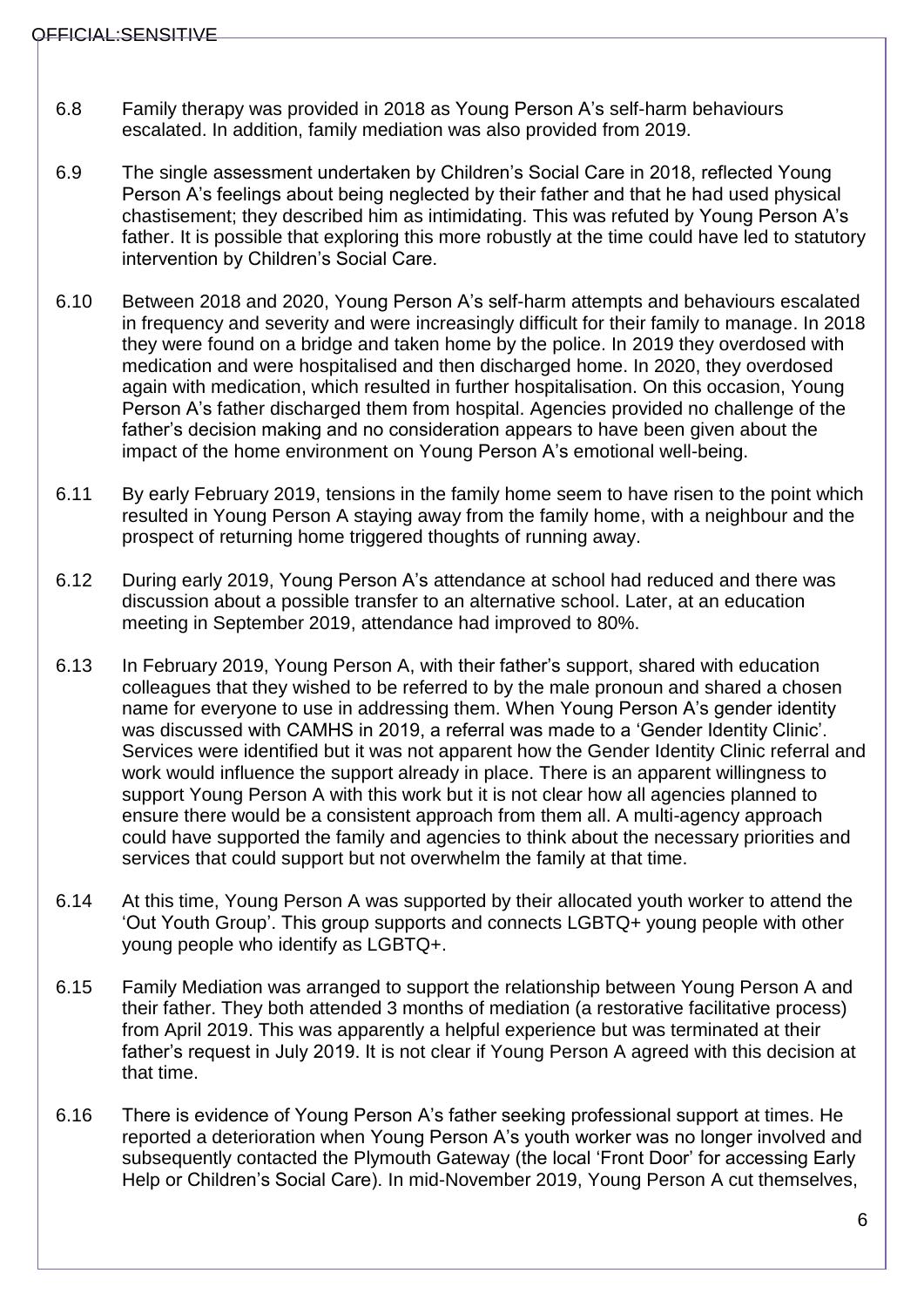reportedly triggered by frustration about computer-based school work. The school alerted father, who in turn contacted CAMHS.

- 6.17 At other times, there was inconsistent engagement. For instance, CAMHS continued to be in regular contact with Young Person A's father and sent an appointment for a review with CAMHS for the 7th of February 2020, but that appointment was not attended. Young Person A's father said that he did not receive this appointment.
- 6.18 At this time, Young Person A's father said that he felt increasingly worried about Young Person A and that they were threatening to break into the medication box. There were ongoing discussions about possible options of support available at this time. The CAMHS worker discussed with the CAMHS team possible support from Neuro Crisis and Integrative Therapeutic Assessment & Support Clinic (I-TASC), which the family did not attend. I-TASC is a separate service from the Exeter 'Gender Identity Clinic' which is run by another provider and an outreach clinic for the Maudsley in London. CAMHS do not have specialists in gender reassignment; they provide local mental health support for those young people going through gender transition working closely with their specialist colleagues.
- 6.19 On the 15th February 2020, Young Person A attended the hospital stating they were feeling 'suicidal' and were transferred to Paediatrics. Young Person A said they had locked themselves in the bathroom with the intention of finding razors but had failed this time. They had burned their forearm which they said they 'did not regret' and were prepared to self-harm again, though had no active thoughts of suicide. Young Person A was noted to be under CAMHS and gender identity disorder was discussed. On the same day, CAMHS assessed Young Person A within 24hrs of presenting at hospital. This is standard practice for all admissions to hospital where self-harm is a concern. The CAMHS report discusses self-harm but the CAMHS assessment also refers to suicidal thoughts with no active self-harm. Young Person A was taken to hospital to keep them safe, as their father was unwell at this time too.
- 6.20 On the 25th February 2020 Young Person A's father took them to the Emergency Department again saying he was not managing Young Person A's behaviour. They had become increasingly distressed and locked themselves in the bathroom. Young Person A's father had ensured there were no sharp objects in the bathroom to prevent the likelihood of self-harm taking place.
- 6.21 An 'Intercom Trust' referral for the 'Gender Dysphoria Clinic' was completed. At the time, there was a 2 month waiting list. Young Person A was seen on the 27th February 2020 at home by CAMHS and the Outreach Team as a follow up appointment to the hospital attendance.
- 6.22 CAMHS undertook a school observation of Young Person A on 11th March 2020 and a home visit on the same day was completed by the CAMHS Outreach Team.
- 6.23 On the 18th March 2020 CAMHS provided telephone support for the family whilst the services were adjusting and implementing revised processes for Covid-19 working.
- 6.24 On the 6th April 2020 there was a conference call between CAMHS, Young Person A and their father with a newly allocated worker from CAMHS. They both engaged and Young Person A's care plan and safety plan was reviewed. Young Person A and their father reported that no self-harm had occurred in the past two months.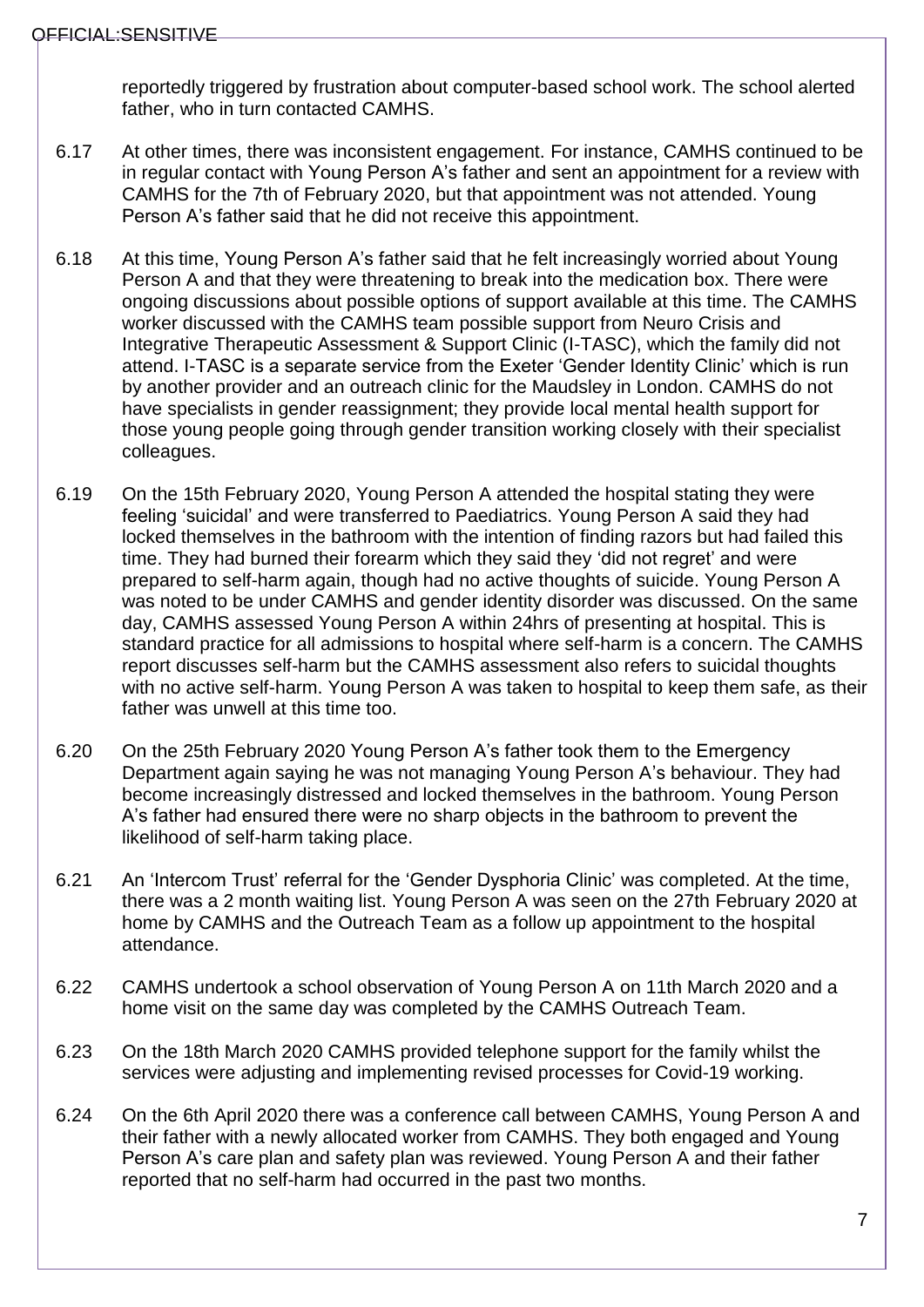- 6.25 On the 14th April 2020, Young Person A's father rang the CAMHS telephone line and reported that Young Person A was stable in mood apart from one day since the last conversation and no self-harm. Young Person A was asleep on this occasion and their father did not want to wake them.
- 6.26 During a video therapy session held on the 23rd April 2020, Young Person A said they felt the impact of the Covid-19 restrictions in the session saying they felt the lack of social contact. A very in-depth session was undertaken and agreement secured from Young Person A to meet again and undertake further therapy. The risk assessment and care plan were reviewed.
- 6.27 Video therapy was undertaken between the CAMHS worker and Young Person A on the 30<sup>th</sup> April 2020. Young Person A remained engaged and stable and was collaborating on next therapeutic steps, this continued into May 2020.
- 6.28 On the 25<sup>th</sup> May 2020, when Young Person A had gone missing from home their father reported that they had been experiencing a low mood for a few days and had cut their wrist at the weekend but not needed medical treatment. He reported being unable to contact CAMHS Outreach. Young Person A's mood varied but they had become distressed screaming and shouting that they just wanted to die.
- 6.29 CAMHS clinicians report that they were assessing risk within every contact and had there been any worrying signs of lack of engagement or an increase in risk reported by the parent or young person, further assessment and a face to face appointment would have been offered.
- 6.30 Young Person A's father had spoken to CAMHS throughout May 2020 and was present and contributing whilst Young Person A was having appointments during this time. A 24 hour CAMHS crisis line had been implemented at the request of NHS England as a response to the impact of Covid-19 and the number provided to them. CAMHS report that this was answered 24 hours a day.

## <span id="page-7-0"></span>**7.0 Contextual information and summary**

- 7.1 Young Person A experienced several incidents of neglect, trauma and abuse during their childhood. Over time, these experiences have contributed significantly to their capacity/resilience to understand and cope with their evolving mental health challenges and gender dysphoria diagnosis.
- 7.2 The lack of consistency in Young Person A's care during their formative years would have impacted on their sense of self and emotional wellbeing.
- 7.3 Young Person A's maternal uncle died in late February 2019 as a result of the same condition as Young Person A's mother. His death was very upsetting for Young Person A.
- 7.4 Young Person A's relationship with their mother whilst in her care was challenging and their mothers use of substances and alcohol would have meant Young Person A's need for consistent care, emotional support and basic needs were not met consistently during their formative development stages.
- 7.5 The genetic condition of Young Person A's mother has meant she is currently managing in an adult supported care arrangement. This is likely to have a significant impact of Young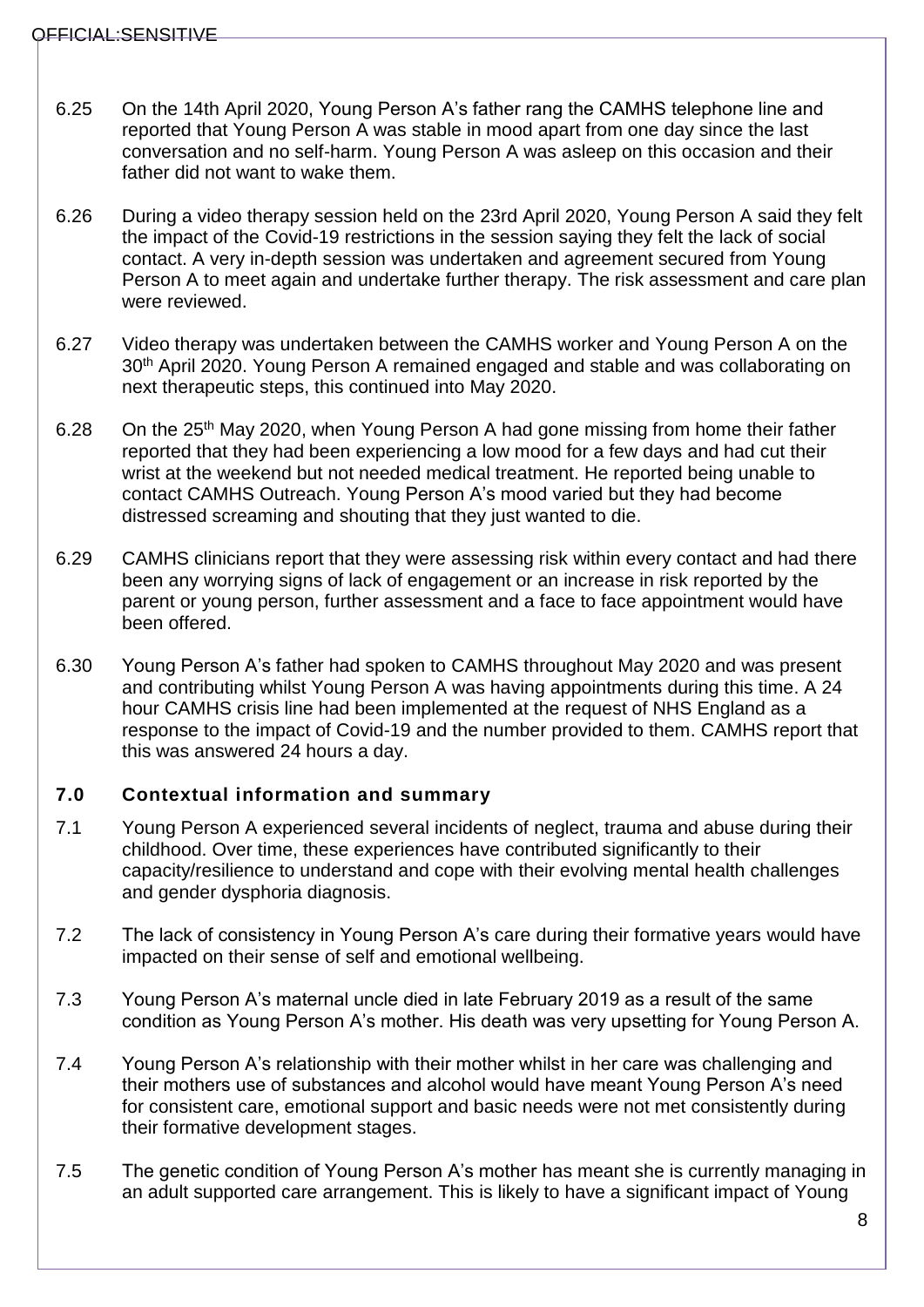Person A's sense of self and their future plans. Young Person A has chosen not to be tested for this condition to date, but will be supported when they want to progress this as they move into adulthood.

- 7.6 The incident of being sexually abused in 2013, at aged 9, would have also significantly impacted upon Young Person A's emotional well-being.
- 7.7 Records of self-harm episodes provided by Young Person A's education setting refers to Young Person A's report of three precipitating factors: bullying at school, the probability of inheriting their mother's medical condition and frustration at being unable to recall things. Young Person A repeated these challenges on more than one occasion as their self-harm and challenging behaviours began to escalate.
- 7.8 The cumulative effect of unresolved and painful experiences that Young Person A was subjected to through their formative childhood years and subsequent developmental stages would all have contributed to their escalating behaviours and self-harm. Often this is the only way young people can express and manage the pain and trauma that sits within them every day.

# <span id="page-8-0"></span>**8.0 The views of Young Person A**

- 8.1 As outlined earlier in this report, Young Person A met with their allocated IRO and discussed the Child Safeguarding Practice Review process and offered them the opportunity to reflect on events. Young Person A understands the review taking place and the views they shared are summarised here. These reflections are triggered by events set out in the draft report seen by them. In general, Young Person A felt the proposed report was well put together and well written, highlighting what was not done in the right way and what was done in the wrong way.
- 8.2 Young Person A described their experience of interactions with the police negatively, using words such as 'scary' and' intimidating'. Young Person A stated they felt that they were treated like a criminal at times, and not a person in need of support. They feel that the police lack mental health understanding. Young Person A accepted that there were times when their behaviour posed a risk to their father, themselves, their home and other people; therefore accepted that actions were taken by police to protect themselves and others.
- 8.3 Young Person A felt that they received some professional support when they were harming themselves, but when they spoke of harming others no support was given and they could read in the body language of practitioners, that they were disgusted with Young Person A and didn't trust Young Person A.
- 8.4 Young Person A has stated that they felt listened to by their father and teachers but not by CAMHS or any of the services that were meant to listen. Young Person A reflected themselves that this may not have been the case at the time, they may have listened or may not have done, but this is how this felt to them. Young Person A gave an example. They picked up on a reference made at hospital that they (Young Person A) appeared 'dissociated'. On reflection, Young Person A said that it is interesting how statements like this were said about them, but then nothing happened to ask them of their opinion about that statement. Young Person A said that they can 'laugh about it now as I'm better in myself but I didn't feel like that then'.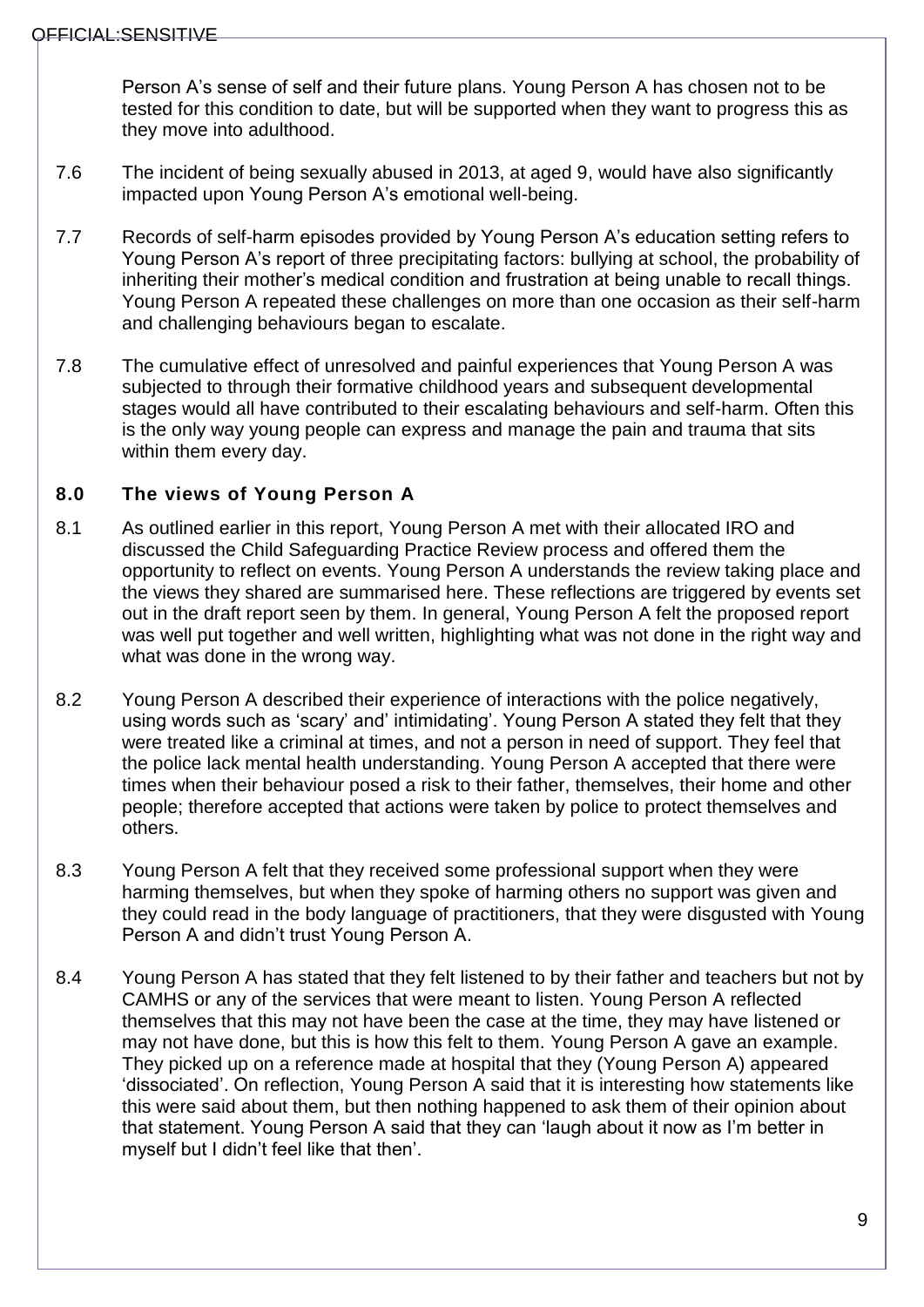- 8.5 Young Person A shared their awareness that their father had a dislike for Children's Social Care and CAMHS and the possible impact of this in getting consistent help. They said that they were not aware that their father had declined a number of assessments/support.
- 8.6 Young Person A advised that their father has admitted hitting them a number of times when younger. They reflected that they feel their father didn't really get the support to understand how to care/support them in the best way and feels this is something their dad still needs, although noted that dad would likely turn this down as he doesn't feel he needs the support. This is important learning to reflect on for the agencies involved as Young Person A clearly articulates, from their perspective, what could have been more helpful for them and their father at times of crisis**.**
- 8.7 Young Person A has noted 'it is just sad that there has to be a big event for people to recognise something is wrong'.
- 8.8 Young Person A wished to share a summary of how they view support services. They described feeling like they were in a big forest full of lots of trees, that they couldn't see which way to go and professionals should have been there to guide them out of this, help them to find the path again so they could lead themselves out. They said that sometimes professionals appeared when they really needed them at a point of crisis, when they didn't know which way to go. Young Person A lost sight of them because professionals were then not there to help anymore and they remained lost.
- 8.9 Young Person A feels it is the role of those professionals, those who have more understanding to help them get through the forest and find that path again, and this is what they felt they did not have for a long time.

## <span id="page-9-0"></span>**9.0 The view of Young Person A's father**

- 9.1 Young Person A's father was clearly endeavouring to look after Young Person A and tried to respond to their escalating self-harm and behaviours. It is not clear how agencies have worked together to support him to understand the cumulative impact of challenges that Young Person A was experiencing and expressing through their behaviours and selfharm.
- 9.2 He has said he did not feel well supported by CAMHS on some occasions and recalled the frustration and anxiety he felt sometimes, associated with delays and his perception of ongoing confusion in CAMHS responses.
- 9.3 Young Person A's father speaks positively about the art therapy offered, family mediation service and the period when a youth worker was allocated to Young Person A. Particularly as during this period self-harm episodes ceased.
- 9.4 Young Person A's father says he has a dislike of Children's Social Care intervention at any time or level. It is likely this negative view of Children's Social Care has prompted him to decline ongoing assessments on more than one occasion.
- 9.5 The possibility of assessments resulting in a diagnosis of 'ADHD' was, according to father, to have been further evaluated and this has remained unresolved in all agencies records.

## <span id="page-9-1"></span>**10.0 Analysis**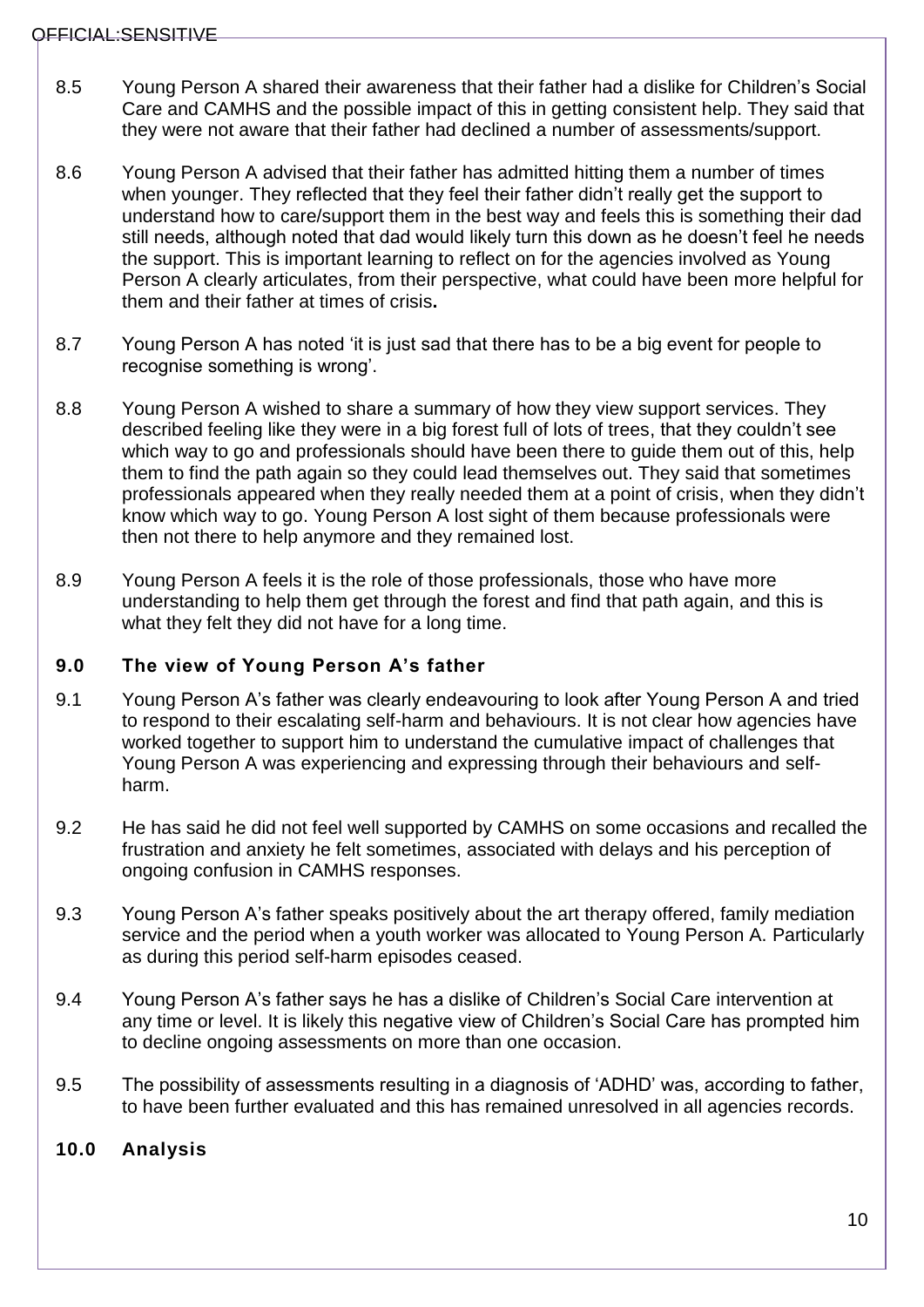- 10.1 Prior to the serious incident that triggered this review, Young Person A was exposed to a significant number of adverse childhood experiences (ACEs). This included physical abuse, emotional abuse and neglect. They experienced the impact of parental mental and physical ill-health, the impact of their mother's substance and alcohol use, parental domestic abuse, parental separation, separation from sibling, sexual abuse and a developing and latterly chronic and constant anxiety about a possible future diagnosis of the condition their mother is experiencing (and from which a maternal uncle has died). All of this has contributed to this young person struggling with their emotional well-being and experiencing a number of challenges in the community and at home.
- 10.2 These experiences and exposure to them at different stages in their developmental journey through childhood to the present day would have impacted upon their resilience and sense of self and self-worth, as demonstrated through mental health and self-harming episodes outlined above.
- 10.3 Whilst several approaches such as art therapy, youth work, family mediation and unspecified forms of psychotherapy from CAMHS were provided, efforts were fragmented and most agencies knew only a proportion of Young Person A's experiences, particularly at times of significant crisis.
- 10.4 Young Person A's 'story' did not travel with them and Young Person A reports that only their father made the time and truly listened. Of an estimated 100 contacts with involved agencies, most were entirely or primarily influenced by Young Person A's father. Young Person A's mother has reported that their own (limited) re-involvement in Young Person A's life began only when Children's Social Care became involved in 2020.
- 10.5 Children's Social Care assessments should have been underpinned more robustly by the history of the family and events, to secure an evidence based view of Young Person A's lived experience including risks and needs that all required a response at different levels.
- 10.6 There was a single assessment undertaken between 26/05/2020 and 06/07/2020. This was undertaken to consider the impact of Young Person A's early life experiences upon her emotional wellbeing and to consider a safety and support plan following the serious incident where they had been found hanging by a tree. In discussion with the social worker, they acknowledged the previous assessments were brief and did not give due consideration to Young Person A's complex and lengthy history. In addition, previous assessments focussed on single incidents that had triggered the referral and were more parent focussed than child focussed.
- 10.7 The assessment outlines that little consideration is given to the impact of historical adversity on Young Person A, their emotional or behavioural development, and on the personal relationships between Young Person A and their father in particular. Children's Social Care assessments did not consider the cumulative effects of Young Person A's experiences of loss and trauma. They were too brief and limited and did not offer analysis or challenge of the reasons why their behaviour was manifesting in the way it was. In addition, there was little challenge or support to their father to overcome this and professionals were too ready to accept his view to not access support from Children's Social Care.
- 10.8 There was a strong focus on Young Person A's mental health and escalating self-harm episodes and behaviours. However, this focus led to agencies not prioritising some emerging safeguarding concerns.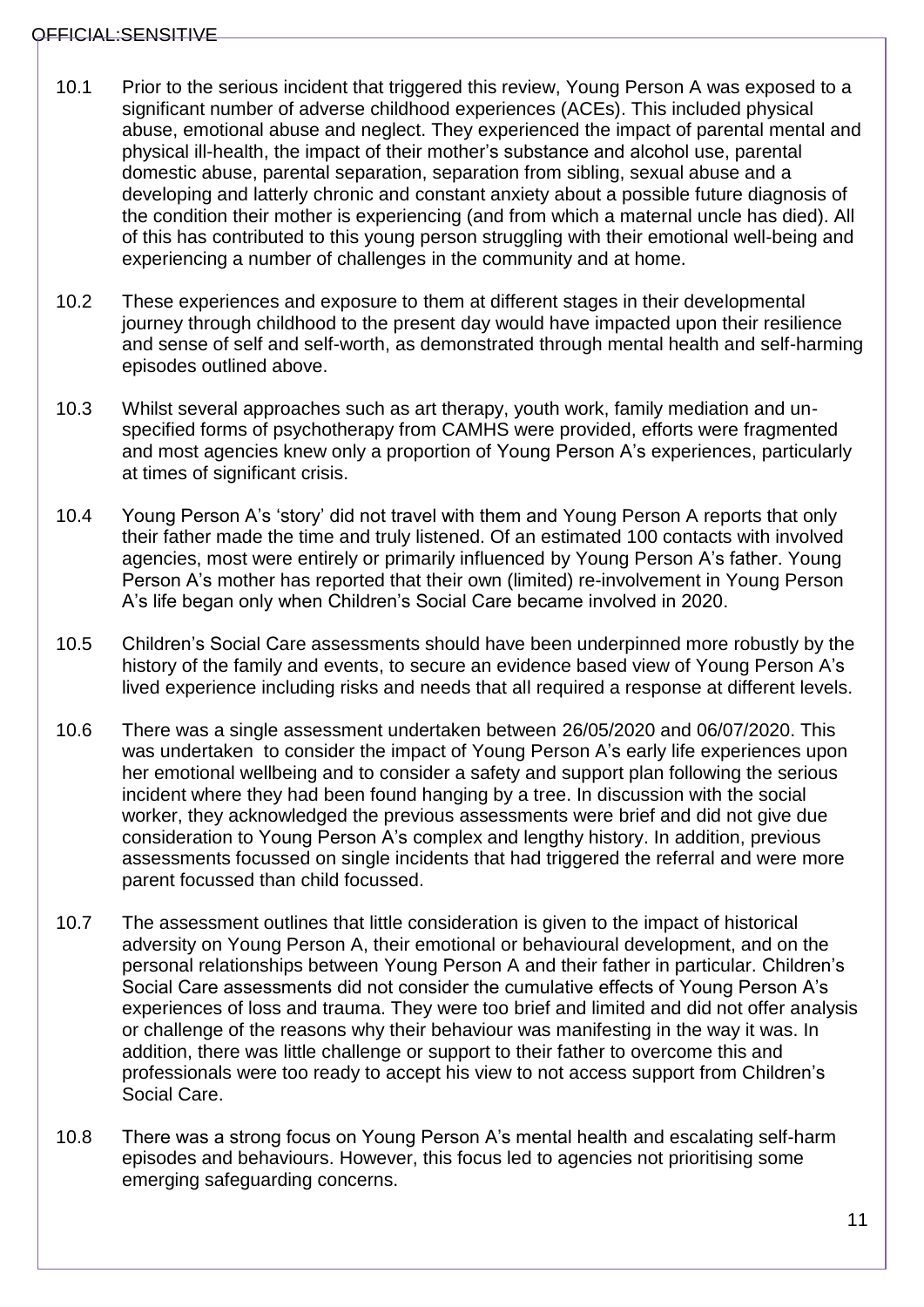- 10.9 Young Person A has expressed concerns about their relationship with their father on more than one occasion and has clearly stated they required help. They have not felt that services took account of this broadly enough, to actually help their father be able to respond to their presentation as effectively as possible. He has worked hard to help Young Person A be safe but we have to reflect back on what agencies provided and if understanding history, trauma and impact of ACEs could have enabled their father to access services and support that potentially would have made a greater difference to lived experience of Young Person A.
- 10.10 Of note, is the absence of Young Person A's younger and older siblings as the situation escalated, their voices are not heard in the records of agencies and the incidents would clearly have had an impact on them and Young Person A.
- 10.11 Extended family are also absent in the assessments and support packages, apart from more recently paternal grandfather, to whom Young Person A feels very close. There were opportunities to provide Young Person A and their father respite or time out to enable them space from each other, to work through some of the challenges in the household independently. This was never considered formally or integrated in any of the safety planning or interventions.
- 10.12 In addition there is a lack of attention, by all agencies, to the impact of Young Person A's relationship with their mother and what impact this potentially was having on their development and sense of self.
- 10.13 There were missed opportunities for multi-agency working to robustly assess, support and intervene collaboratively throughout the period particularly 2012 to 2020, where predominately single agency approaches were undertaken. These required a higher level of challenge to ensure issues of potential risk and harm were being assessed in context alongside the presenting behaviours and self-harm episodes.
- 10.14 Engaging Young Person A's father proved challenging and as a result the work only resulted in child in need recommendations by Children's Social Care, which facilitated Young Person A's father in his decision to not continue with Children's Social Care support and intervention.
- 10.15 Education colleagues and services, whilst supportive of the family and Young Person A, could not evidence completion of Young Person A's Education Health and Care Plan. There is no evidence of consideration of "missing school" due to physical or mental health guidelines being applied or considering if a more specialist resource was required to enable Young Person A to feel safer and better engaged in their education.

## <span id="page-11-0"></span>**11.0 Response to the Rapid Review Key Lines of Enquiry**

#### <span id="page-11-1"></span>11.1 **How well was Young Person A's voice and lived experience taken into account by involved agencies?**

- 11.1.1 Records and reflection have identified some positive examples of Young Person A's 'voice' being heard and responded to:
	- Ongoing and sensitive internal arrangements within their education setting, following a transfer there in Summer 2018, reflected their voice well in records.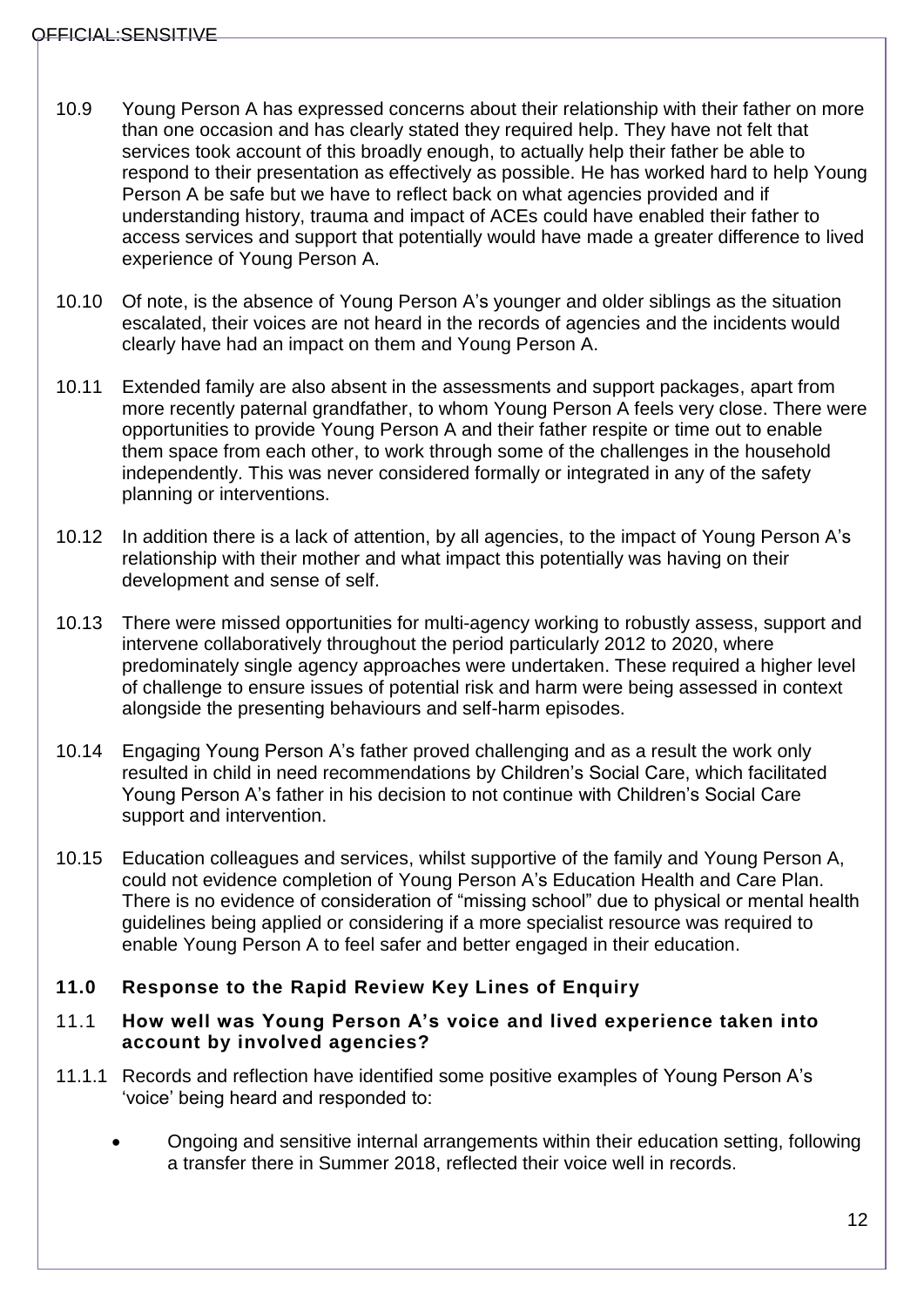- Young Person A had asked for the youth work to continue as it was helping them, this extension was agreed beyond the standard 12 week commitment that was in place, at the time.
- The successful negotiation by the hospital during the admission of May 2020, of prolonging their stay pending a pre-discharge assessment by the CAMHS consultant.
- 11.1.2 Those positive examples are out-numbered by other examples where Young Person A's father expressed views and/or conduct were accepted with little apparent challenge which could be seen as resulting effectively in the marginalisation of Young Person A's on these occasions:
	- Young Person A's father, in 2013, declining the offer of 'family therapy' at the same time that Young Person A was reporting a continuation of physical punishment (his record of alleged domestic abuse of his ex-partner appears to have been overlooked or diminished); later withdrawal from mediation offers a further example.
	- Young Person A's father's decline of a formal assessment during 2017 and ongoing decline to access child in need services or early help services, when offered. He reported his dislike of Children's Social Care.
	- Young Person A's reports in summer 2018 of their father's aggression were not directly addressed (with agencies' attention seemingly diverted by the recently offered diagnoses of anxiety and depression, autistic spectrum condition and an attachment disorder). There was no professional challenge or evident curiosity about what impact this report might have on Young Person A.
	- The insufficiency of agency capacity to further extend the valued relationship with the youth worker in summer 2019. Young Person A valued this relationship and incidents of self-harm were not reported during that time.
	- Young Person A's voice was difficult to see, hear and feel through the agency records as decisions being made about their safety and well-being were continuously deferred to their father. This continued even on the occasions when Young Person A clearly reported that they felt angry with him,.
- 11.1.3 Young Person A's lived experience was not at the fore front of agency assessments and interventions, as noted above. Individual agencies were enabling access to services and support on an individual basis and, even when working together, their approaches are evidenced as singular in issue, with a lack of evidence that history, trauma and Young Person A's views were influencing factors regarding the decisions being made.
- 11.1.4 It is important to note in this context that Young Person A has reflected that at times, when younger, they didn't feel able to share their views so their father did this on their behalf and the response was that it needed to come from Young Person A and not their father.
- 11.1.5 Young Person A stated that "it shouldn't matter who it comes from", if they aren't comfortable sharing that, it should be accepted from their father. When this hasn't happened Young Person A has also felt invalidated and not listened too. Young Person A hopes that this report will change things for other people like themselves so this does not happen again.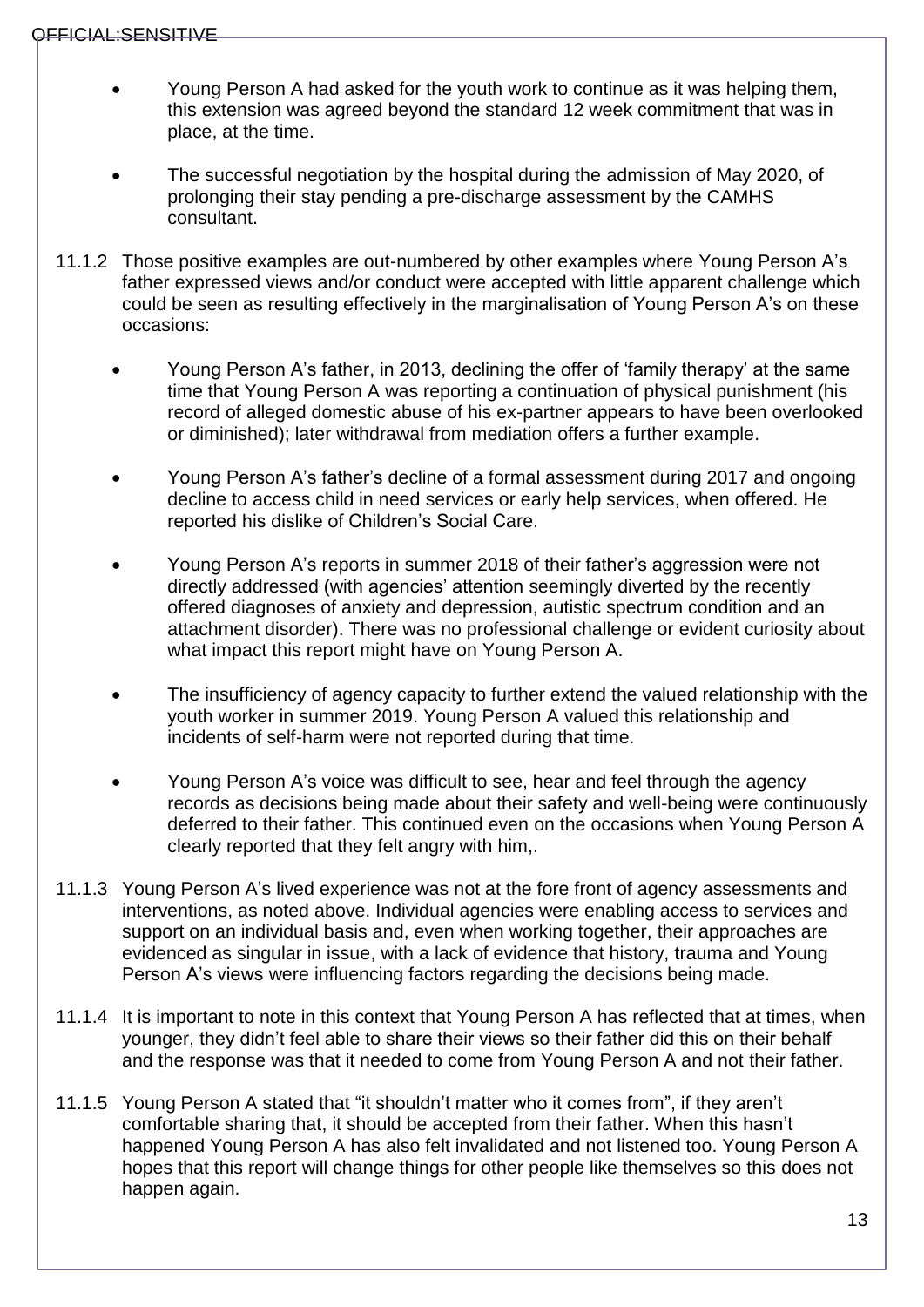#### <span id="page-13-0"></span>11.2 **How well did agencies recognise and respond to Young Person A's Adverse Childhood Experiences?**

- 11.2.1 An important discovery that emerged from the practitioners' event was how partial each agency's knowledge and appreciation of Young Person A's experiences and needs were. Most of the involved agencies were dependent upon what Young Person A and/or their father felt able to say (and that attendance / engagement with them was always deemed to be voluntary), it was and remains of critical importance that all available information is contained within any referral form / subsequent assessment and that 'professional curiosity' is maintained.
- 11.2.2 Striving to understand a young person's lived experience and the impact it has had/is having on them, means we should "get in their shoes" and actively listen to what they are trying to communicate through language, behaviours, emotional, physical and mental health presentation.
- 11.2.3 Despite the many agencies offering support and intervention, at different times for Young Person A, it is apparent that they could have more robustly shared information with each other, particularly at times of crisis. This could have secured an earlier, more robust evidence based decision together, that could have addressed Young Person A's presenting needs more effectively. This should have included education, youth worker, specialist clinics, police, health, CAMHS and Children's Social Care.

#### <span id="page-13-1"></span>11.3 **How effective were agencies' assessments, risk management & decisionmaking?**

- 11.3.1 In the view of the Educational Psychology Service, acknowledged difficulties within Young Person A's education setting, rendered it difficult to generate sufficiently clear detailed information for the use by the SEND 0-25 and s.19 teams. The s.19 process was also reported to have been frustrated by lack of timely CAMHS responses.
- 11.3.2 The lack of timely and reliable responses by CAMHS remains Young Person A's father's most significant criticism and it remains uncertain on what basis (a later rejected) diagnosis of ASD was formulated.
- 11.3.3 There is a clear diagnosis noted in the contextual information but as stated sharing information across all the agencies was less than satisfactory.
- 11.3.4 CAMHS have evidenced a robust approach to supporting Young Person A and it is acknowledged that Children's Social Care input remained at offers of child in need or early help, as Young Person A's father was not consenting to their involvement.
- 11.3.5 The education impact and outcomes remain challenging to evidence given the EHCP remained incomplete.
- 11.3.6 Children's Social Care assessments would have benefited from being explicit in terms of the neglect Young Person A felt they were experiencing from their father, they should have considered what this looked and felt like for them and what they felt needed to change in their lives.
- 11.3.7 It is clear that if workers in all agencies had considered and detailed a chronology and experiences of Young Person A, they would have enabled themselves to have a greater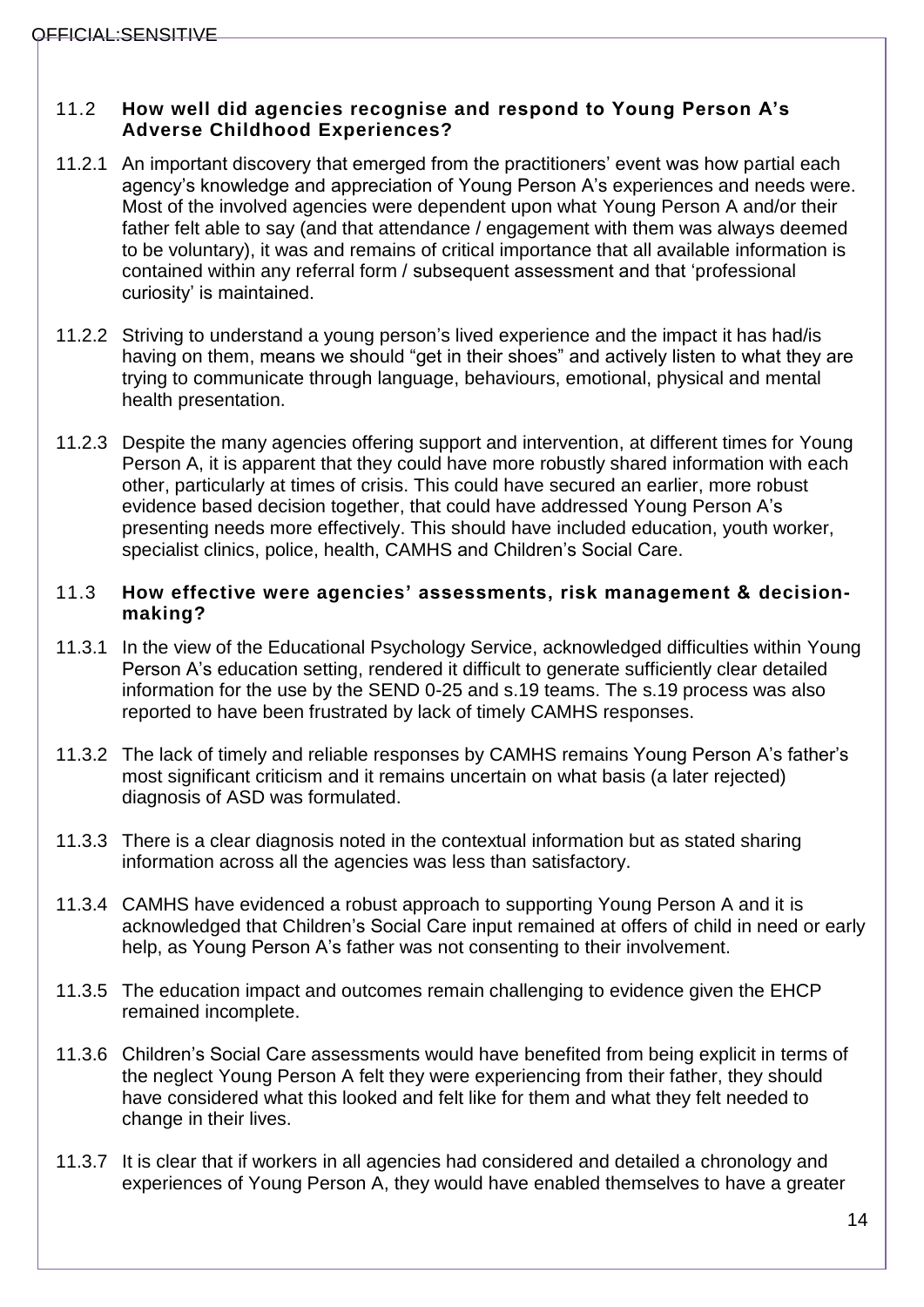understanding of their father's reluctance to engage with Children's Social Care. This should have supported agencies to be more persistent in terms of advocating the need for a co-ordinated multi-agency plan or even consideration of child protection planning as concerns regarding parenting started to emerge.

- 11.3.8 Police colleagues were supporting Young Person A through a number of traumatic events and whilst securing Young Person A in safe places together with their father, hospital or family friends, it would be helpful to understand how they de-brief from these challenging circumstances and share reflections and learning with other agencies that might be offering or able to offer support to the family.
- 11.3.9 Police appropriately submitted their concerns on a ViST Vulnerability identification Screening Tool), however when no further action was decided by Children's Social Care, partner agencies seemed to accept this was the position and there is a lack of evidence of this being challenged by any organisation.
- 11.3.10 Education colleagues were supportive of the family and Young Person A, however their intervention and assessments appear to be incomplete and take too long. Resulting in Young Person A's being missing from education for prolonged periods with no plan identified or shared for supporting their access to education.
- 11.3.11 An incomplete EHCP remains unresolved and therefore education opportunities that may have assisted Young Person A in managing more effectively the escalation of their behaviours and self-harm episodes were not identified.
- 11.3.12 CAMHS intervention support and assessment was comprehensive, in the main timely and several periods of therapy and access to additional resources were extended.
- 11.3.13 On reflection, engaging more colleagues from partner agencies, at an earlier time of Young Person A presenting self-harm and unregulated behaviours, could have resulted in a de-escalation sooner for them. Had all agencies involved robustly challenged the parenting and considered the impact of cumulative life experiences, there was potential to collaborate and work together from a stronger evidence based position to address Young Person A's needs.
- 11.3.14 In isolation, each agency dealt with the presenting issue, which meant their responses were singular and not collaborative, so not providing a safety net across them and the community. As Young Person A's presentation became increasingly challenging for all involved including Young Person A and their family, agencies did not understand their lived experience fully enough to be able to address the underlying causes of their distress being displayed in different ways.
- 11.3.15 A multi-agency approach was needed much earlier for Young Person A and their family to offer Young Person A and their family a clear understanding of what their needs were and how best they could be met, potentially utilising the wider family support network.
- 11.3.16 Young Person A's brother was also exposed to the challenges and it remains unclear what impact it had on him and his relationship with Young Person A.

#### <span id="page-14-0"></span>11.4 **What was the significance & support of 'trusted relationships'?**

11.4.1 It is true that during the period of engagement with their allocated youth worker, Young Person A initiated no self-harm or suicide attempts. Not since the provision of ongoing art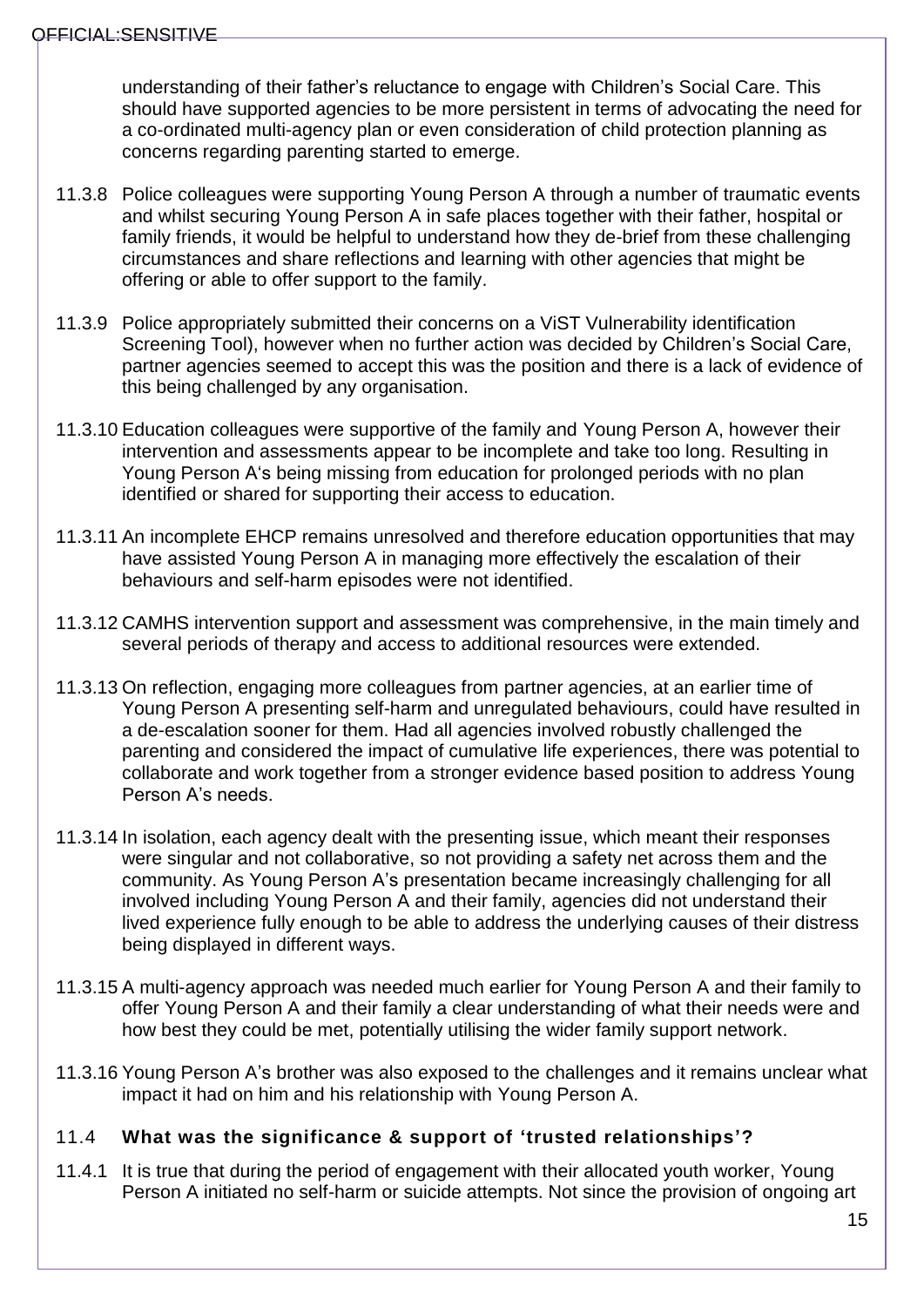therapy by 'FirstLight' years earlier, had Young Person A benefitted from such a prolonged relationship with an individual professional.

- 11.4.2 The description of the arrangements and flexibilities at the education provision suggests that they also gained a good deal from the sensitivity, insight and commitment that is apparent in its account of service provision (a perception reinforced by Young Person A's father's contemporary comments).
- 11.4.3 Agencies did not demonstrate an appreciation of this factor during their interventions and made some assumptions about who Young Person A's trusted people were.
- 11.4.4 Young Person A has a close relationship with their grandfather but this review could find no records of attempts to bring extended family together to consider safety plans and interventions from them that could have supported Young Person A to feel safer themselves. Young Person A had stayed with him when younger so already had identified him as one of their trusted persons.
- 11.4.5 The evidence reflected that for Young Person A the positive impact of a key and trusted worker who can remain a point of consistency when other areas of life are uncertain was important in helping them manage their emotional well being
- 11.4.6 The value of a trusted and consistently available person (in this case exemplified by the allocated youth worker and the team of staff and its sensitive deployment within Young Person A's education provision) demonstrated good practice and the benefit of relationship building being a key support for Young Person A.
- 11.4.7 The inconsistent approach across the agencies did not facilitate the ability for a core group of workers to be able to build these trusted relationships alongside Young Person A or fully utilise the trusted relationship in place, to effect change.

## <span id="page-15-0"></span>11.5 **Was information sharing & communication effective between agencies?**

- 11.5.1 There are examples where agencies had opportunities to meet together and share their expertise about the family and compliment this understanding by working through their specialist lens and enabling a holistic picture to be secured.
- 11.5.2 There were missed opportunities on more than one occasion when the lead agency at the time of crisis presentation did not always seek support, advice or guidance from their safeguarding partners. There was a lack of timely referrals into services that could have supported Young Person A and their family.
- 11.5.3 There was a lack of appropriate referring into Children's Social Care during some crisis episodes and it reflected a lack of confidence perhaps in the response that might be received in terms of recognising and responding to safeguarding matters for Young Person A and their sibling.
- 11.5.4 In addition, when Young Person A was subject to Children's Social Care assessment, there was a lack of engagement of all relevant partners and their father's refusal to engage in working with Children's Social Care was not challenged effectively, often resulting in Children's Social Care stepping away, as he requested.
- 11.5.5 This resulted in other agencies considering a new referral to Children's Social Care as something Young Person A's father would not respond well to or accept.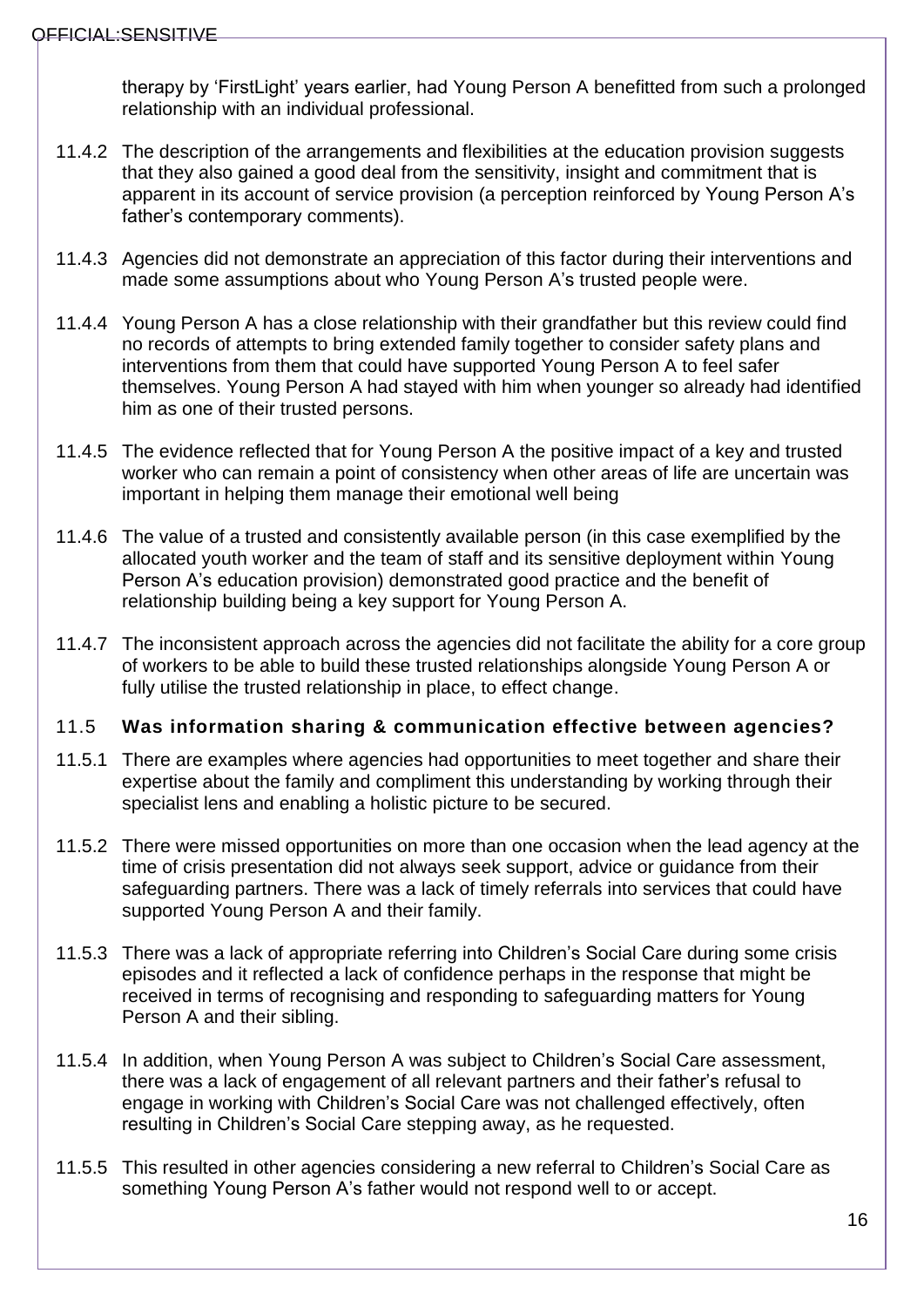- 11.5.6 This resulted in a lack of attention to the chronology of events known about Young Person A's family and home life. Negating the likelihood of analysis and understanding about the impact of inconsistent parenting and its impact on Young Person A's presentation.
- 11.5.7 The focus on Young Person A's mental health and self-harm episodes resulted in responses and interventions being single-issue outcomes.
- 11.5.8 It is likely that a multi-agency safeguarding plan, could have managed and offered a breadth of services and interventions including sensitive challenge and support for Young Person A's father and mother in understanding the potential impact of their well-being and parenting approaches in influencing Young Person A's sense of self and emotional wellbeing.
- 11.5.9 Sharing information within health provisions was also not consistent, reducing the likelihood of a consistent response to Young Person A's escalating emotional challenges.
- 11.5.10 Young Person A's 'pupil passport' was not supplied ahead of their transfer resulting in their education provision not having timely access to significant information. As a result, their planning for education and social support would not have been as well informed as you would expect, particularly for a young person with such challenges in their formative years.

#### <span id="page-16-0"></span>11.6 **What is the impact, if any, of Covid-19 upon agencies' responses and support to Young Person A?**

- 11.6.1 Complying with regulatory restrictions and recommended professional approaches inevitably impacted upon agencies' ability to support Young Person A. It seems probable that for many individuals denied the opportunity to socialise at school or work, the psychological pressures may have increased throughout 2020. The restrictions will also have meant further complexity of task and more anxiety to those professionals operating from home or in circumstances that were more isolated.
- 11.6.2 All services that Young Person A was accessing had individual risk management and assessment plans to respond to young people and family's needs particularly during lockdowns and always maintained a high level of contact with them and their family.
- 11.6.3 Covid- 19 restrictions resulted in Young Person A no longer being able to attend their education provision. During April 2020, a CAMHS I-TASC (therapeutic) clinician twice contacted Young Person A and their father via video calls. Young Person A was 'unavailable' for two further calls, thus diminishing the potential for early indicators of selfharming thoughts / intent to be detected.
- 11.6.4 Without direct contact with the individual, it remains impossible to conclude how 'Young Person A' experienced the Covid-19 constraints. Young Person A has subsequently shared they found the lack of social contact difficult.
- 11.6.5 Reflective feedback from participating agencies indicates that with the loss of individual or group work face-to-face, some developed or refined their use of text, WhatsApp, Zoom calls with/without cameras, as well as 'doorstep' exchanges. It is thought that this increasing diversity in the means of communication may be here to stay and/or be accompanied by what have been described as 'blended' approaches.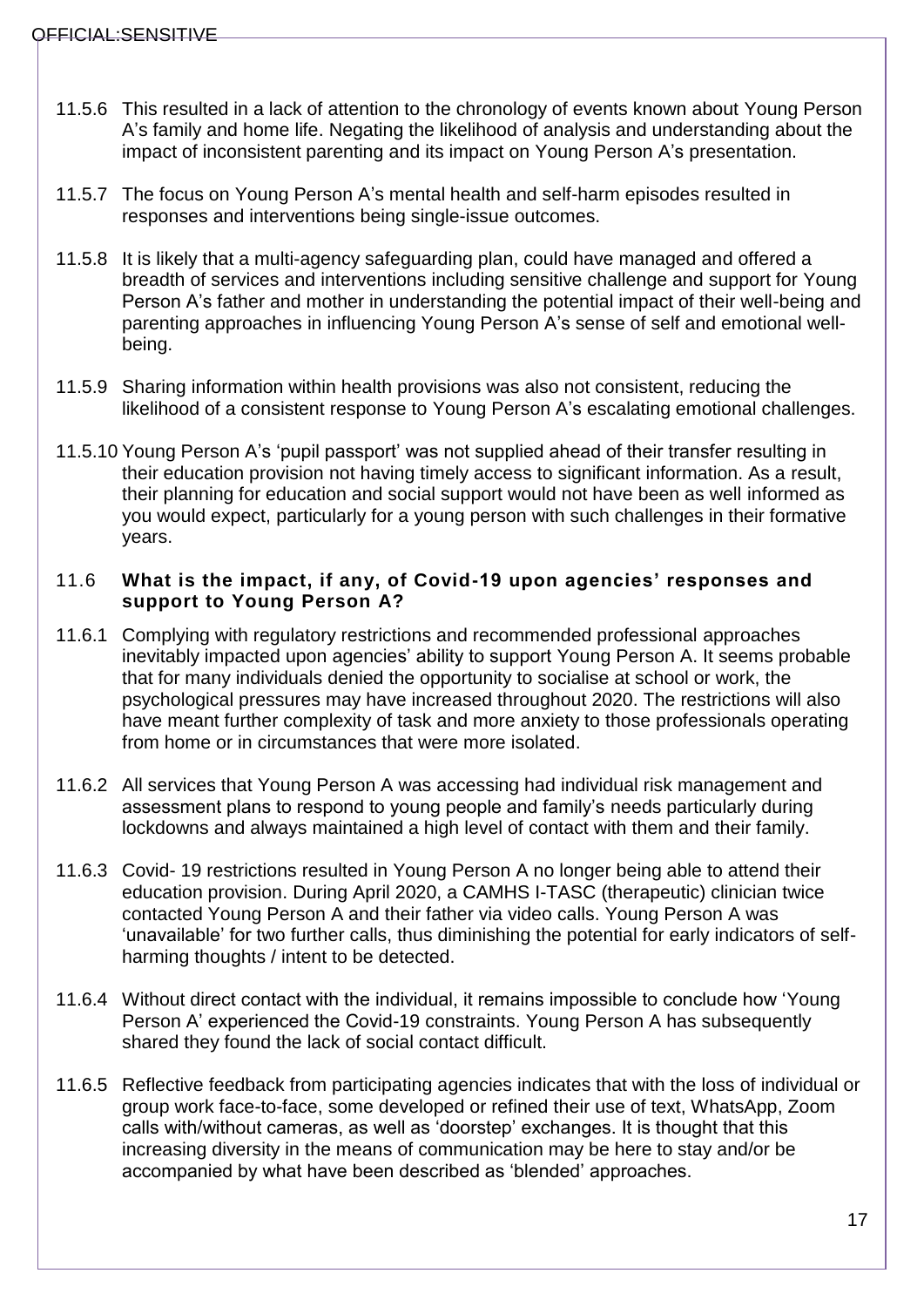11.6.6 There was evidence to suggest that whilst face-to-face visits had to reduce during some periods, particularly lockdowns, all agencies endeavoured to retain a high level of contact by other means ensuring there was an ongoing level of contact and access for Young Person A and their father.

# <span id="page-17-0"></span>**12.0 Conclusions & recommendations**

### <span id="page-17-1"></span>12.1 **Conclusions**

- 12.1.1 All partners have actively engaged in this review and committed to understanding how their safeguarding approaches and interventions could be strengthened and improved for young people presenting with complex needs, trauma experiences, mental health and selfharm presentation and exploration of gender identity.
- 12.1.2 There were some valuable and effective responses to Young Person A's emotional needs especially from the local voluntary sector therapeutic service providers, youth worker and the education provision.
- 12.1.3 Trauma-informed practices could not be evidenced as consistently embedded across the partnership, agencies did not consider the accumulative impact of Young Person A's experiences and how they may have been affecting their presentation, including emotional distress and self-harm.
- 12.1.4 It is positive that Young Person A has been able to give their view about their circumstances and their insight and candour about the experiences they recounted is appreciated. The partnership should take them on board as an opportunity for partners to learn and improve experiences for children and young people in the future.

## <span id="page-17-2"></span>12.2 **Recommendations**

- 12.2.1 The child or young person's voice should always be heard and central to work undertaken with them. Agencies should review their policies and procedures internally to assure themselves this is in place throughout and that practitioners and supervisors are expected to demonstrate this is clearly recorded and considered.
- 12.2.2 The Partnership (PSCP) should ensure that it outlines clearly how children and young people's voices will/or do influence the work of the Partnership.
- 12.2.3 All agencies should consider how chronologies are used in their work with children and young people, particularly where there is a level of complexity. They should ensure they are able to identify Adverse Childhood Experiences and traumatic events and consider the potential impact on the child or young person. They should be confident they have a clear overview of the child/young person's lived experience, including the cumulative impact of events, as well as processes in place to work with other agencies to combine chronologies, where appropriate, to allow agencies to work together to fully understand the lived experience of children and young people and then work with them to achieve the changes needed.
- 12.2.4 The Partnership (PSCP) needs to be assured that all agencies are confident that practitioners have an appropriate understanding of Adverse Childhood experiences (ACEs) and Trauma-informed practice.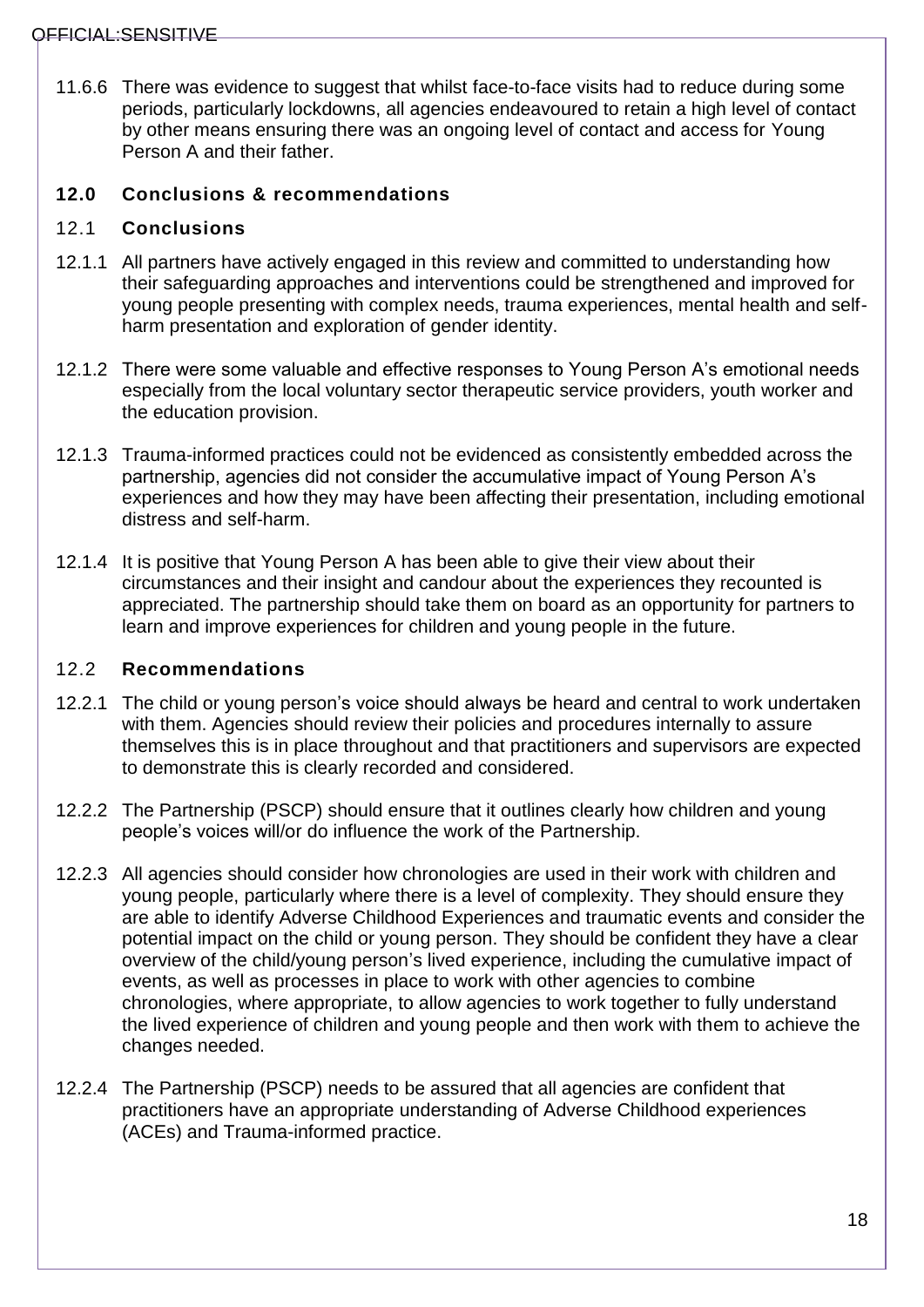- 12.2.5 Multi-agency risk assessments and subsequent interventions should include all relevant professionals and take account of relevant specialisms, such as mental health and exploration of gender identify.
- 12.2.6 All children and young people should have clear genograms (family tree) and ecomaps (support network) on their records that also identify friends and trusted persons. This supports their inclusion (with the appropriate consent), in any safety or support plans for the child or young person at that time.
- 12.2.7 This learning review serves as a reminder to agencies to seek and share all relevant information with each other when assessing a child or young person with complex needs, including self-harm. This supports effective support and safety planning.
- 12.2.8 Parental consent for intervention should be balanced against the needs and risks of children and young people. Where consent is refused, this should be understood, explicitly considered with other agencies that are directly involved, and recorded. Alongside efforts made to encourage and support parents to work with the proposed assessment/ intervention. The voice of children/young people needs to remain heard within this.
- 12.2.9 Education settings should be clear on the pathways available for young people presenting with this level of complex need and review at what point they should seek additional guidance to ensure they are offering the appropriate support and if necessary ensuring the right multi-disciplinary approach to meeting the young person's needs.
- 12.2.10 The Partnership (PSCP) to review the processes, procedures and strategic commitment to support children and young people with significant self-harm presentation. Any identified gaps should be addressed.

## <span id="page-18-0"></span>12.3 **System developments already in place**

- 12.3.1 Triggered by reflections on the actual delivery of services and what might be the optimal arrangements for young people in Young Person A's situation, the following changes have already been implemented by the partnership:
	- The 'Targeted Support' part of Plymouth City Council was reviewed immediately and staff merged to create an 'Early Help Advice and Support Team' with youth and family support workers offering advice and support to settings as well as a key worker on a 1:1 basis or via group work. They had been delivering support during the Covid-19 pandemic via MS Teams, WhatsApp and phone, the offer in 2021 has evolved into a 'blended' offer of face to face or virtual contact, dependent upon individual need.
	- The historically distinct and complex functions within CAMHS have been remodelled. Rather than first-line therapy for an individual, the approach has become 'externally' (rooted in trauma-informed and holistic appreciation of presenting symptoms) to support the efforts of the family and professional network and - 'internally', to co-ordinate by means of multidisciplinary 'core meetings', the specialities within the wider CAMHS.
	- The hospital now has the benefit of a 'Mental Health Care Pathway' which can call upon the assistance of an 'enhanced care observation team' for 1:1 care of children and young people.